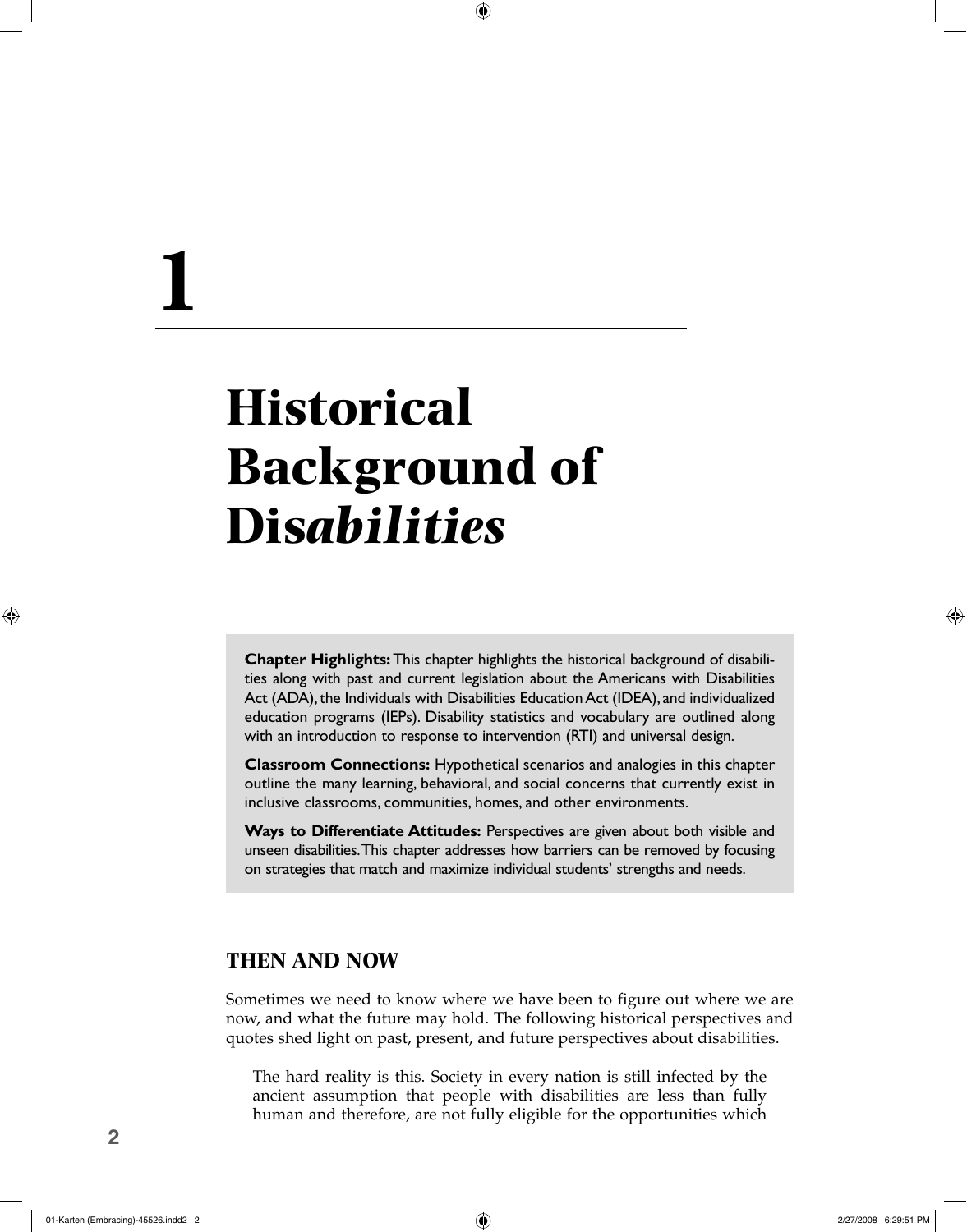are available to other people as a matter of right. (Justin Dart, disability rights activist, 1992, quoted in DEMOS, 2002)

Throughout history, people with disabilities have been treated differently from those who conform to or *fit* societal *norms.* The following bulleted list outlines some of those unfair treatments that were acceptable by different societies in given time periods.

- Killed or abandoned in the woods in ancient Greece
- Kept as jesters for nobility in the Roman Empire courts
- Experienced acts of infanticide during the Renaissance
- Drowned and burned during the Spanish Inquisition
- In 1601, Queen Elizabeth's government divided the poor into three groups. The disabled poor were placed in the group labeled "helpless poor."
- Kept in cellars in correctional institutions in early colonial America if family support was not available; people then paid admission to *gawk at the oddities.*
- Dehumanization in orphanages and asylums in nineteenth-century Europe
- Primary care given by the family at home in the early history of the United States instead of children being allowed out in public, e.g., homeschooled and excluded from community activities
- "Institution for Idiots" founded in Massachusetts in 1848
- Shackled to their beds in U.S. institutions because there was an insufficient number of staff members to care for residents
- Involuntary sterilization of people with developmental disabilities in the United States, beginning in 1907, to prevent the passing on of *inferior* traits
- Considered by eugenicists as defective and an interference with the process of "natural selection"
- Gassed, drugged, blood let, and euthanized in Nazi Germany
- Institutionalized regardless of needs, e.g., person with cerebral palsy was considered mentally retarded
- Housed in separate institutions throughout the world
- Not allowed to attend neighborhood schools
- Aversion techniques used
- Seclusion policies applied
- Restraint applied
- Abuse prevalent (physical, mental, sexual, financial)
- Victimized with inhumane treatments
- Lives devalued
- Stigmatized as criminals
- Viewed as *sickly*
- Inaccurately tested
- Inappropriate labels and services rendered

During World War II, when many jobs were left vacant in the United States, adults with disabilities joined the workforce, showing their competencies, until returning soldiers replaced them in the years following the war. Thankfully, during the 1960s and 1970s, the civil rights movement began and created an even more favorable climate for people with disabilities to continue to enter and succeed in the workforce and beyond. When the inhumane treatment of people with disabilities in institutions in the United States was exposed, this laid down a supportive stage for improving conditions inside and outside of schools for people with disabilities. Eventually, more civil rights and educational laws were passed that consequently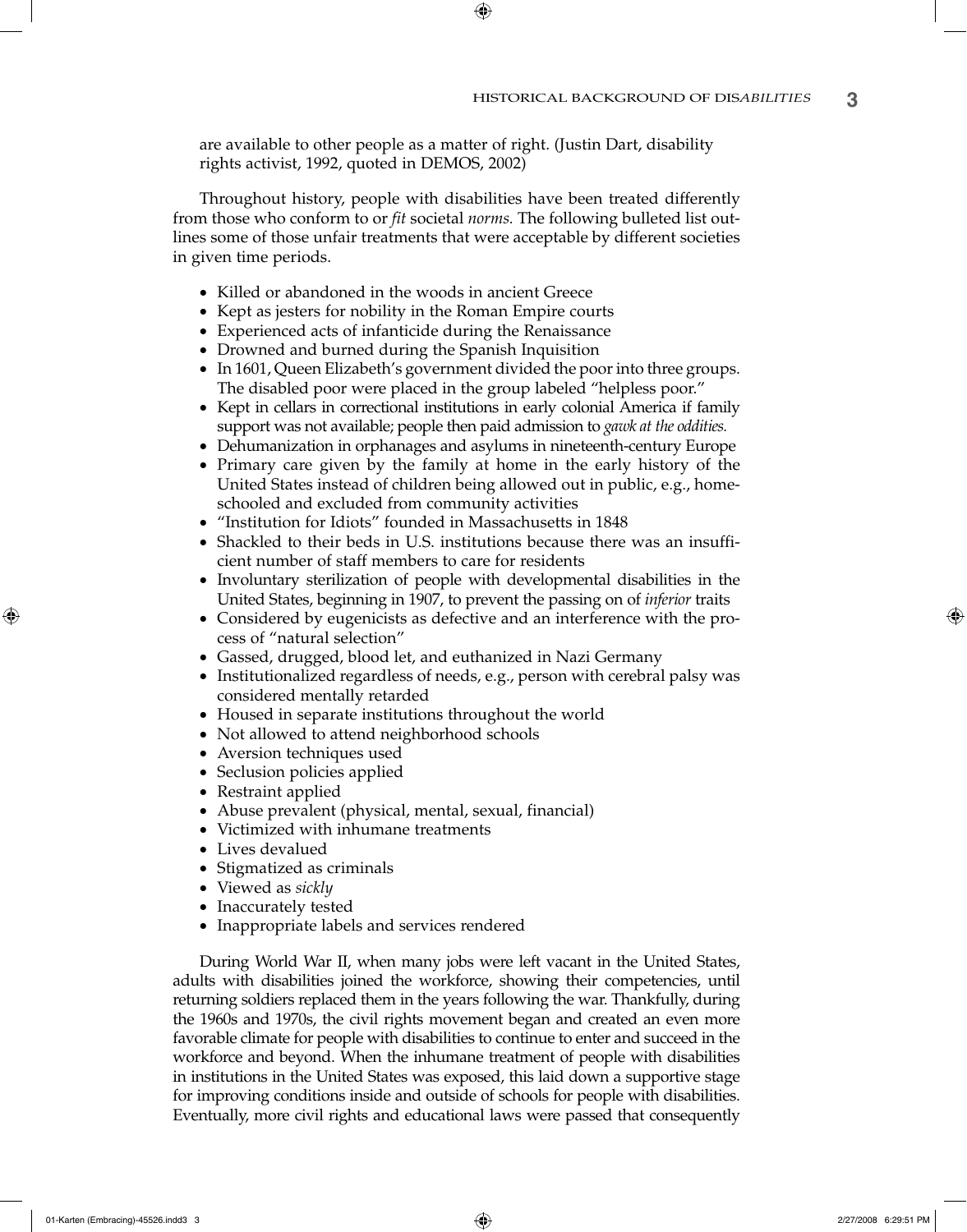changed and expanded services for students and adults with disabilities. This led to the deinstitutionalization of people with disabilities and altered the way society viewed disabilities in general. Group homes became the norm rather than the exception, and more community integration came to be afforded to people with disabilities, with settings that promote independent living. Appropriate education was advocated by U.S. presidents such as Harry Truman, John F. Kennedy, Lyndon Johnson, Ronald Reagan, Gerald Ford, George H. W. Bush, Bill Clinton, and George W. Bush. The table on the next page gives some of these directives, implications, and the beneficial results for people with disabilities in the United States.

Legislation today is continually replacing skewed views with ones that allow students of all ages and abilities to maximize their potential. Limitations may exist for those with disabilities, but many of the additional *imposed anchors*  have been removed and replaced with not only *life preservers to stay afloat,* but also the opportunity for *smooth and pleasurable sailing.*

Public Law 94-142 (the Education for All Handicapped Children Act of 1975) introduced a piece of legislation that drastically improved the way students with disabilities were treated in school settings. Consequently, through the decades that followed, peoples' attitudes toward children and adults with disabilities have become more accepting. The earlier subhuman institutions were replaced with mindsets that advocated community integration. Each decade that followed P.L. 94-142 has added more provisions and continues to recognize future possibilities by not only leaving the *educational door ajar,* but also placing a *welcome mat* outside every classroom!

Services now include recognizing students and those of all ages as individuals who have the same basic needs and desires. Equal treatment in schools, private and government facilities, and community activities eventually translates to students with disabilities succeeding in life. With positive educational and social experiences, people with differing cognitive, physical, and social abilities and levels are primed to become happy and productive citizens and adults.

So why can't we see students' difficulties as human variation rather than pathology? (Reid & Valle, 2004)

Maybe one day we will!



Increased visibility of persons with *disabilities* came about as the logical extension of the independent living, normalization, and self-advocacy movements of recent decades. (Ward, 1996)

Unfortunately, this visibility did not automatically translate into acceptance by school personnel, community, and other students. The way someone views another person is dependent upon factors such as his or her comfort level; prior background and experiences, be they positive or negative; cognitive levels; social skills; and feelings of self-esteem. This complicates issues about how a student with a difference is viewed.

Quite often, students try to "overcome" or hide their disability and don't even ask for help because they are afraid of being seen as more disabled. In addition, relationships and viewpoints of others at times influence individual successes and failures of students with disabilities in school settings, communities, and in their adult lives.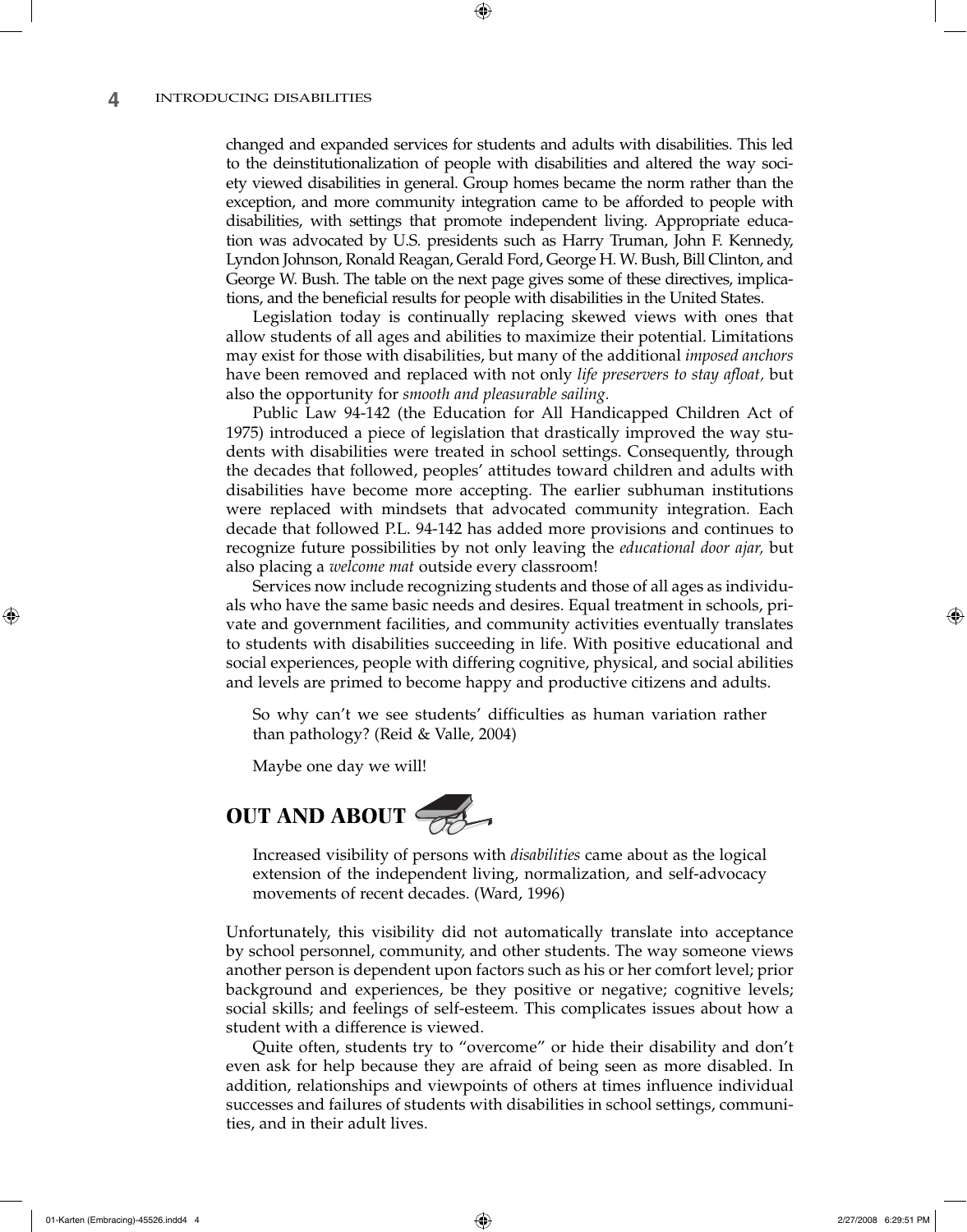| Legislative Accomplishments<br>and Disability Directives                                                                                                                                                                                                                                                                                                                                                                                                                                 | <b>Implications and Results</b>                                                                                                                                                                                                                                                                                                                                                                                                                                                                                                                  |
|------------------------------------------------------------------------------------------------------------------------------------------------------------------------------------------------------------------------------------------------------------------------------------------------------------------------------------------------------------------------------------------------------------------------------------------------------------------------------------------|--------------------------------------------------------------------------------------------------------------------------------------------------------------------------------------------------------------------------------------------------------------------------------------------------------------------------------------------------------------------------------------------------------------------------------------------------------------------------------------------------------------------------------------------------|
| In 1947, the President's Committee<br>on National Employ the Physically<br>Handicapped Week was established by<br>President Truman.                                                                                                                                                                                                                                                                                                                                                      | Today that week is now expanded to a month in<br>October, National Disability Employment Awareness<br>Month, to increase public awareness and job<br>opportunities for individuals with disabilities.                                                                                                                                                                                                                                                                                                                                            |
| In the 1950s, Vocational Rehabilitative<br>Amendments along with U.S. Civil<br>Service Commission directives were<br>passed. In 1954, Brown v. Topeka Board<br>of Education had a major impact upon<br>integration and other civil rights<br>movements in education and beyond.                                                                                                                                                                                                          | More people with disabilities were given opportunities<br>to become gainfully employed to maximize their<br>independence. Two court cases, PARC v. Pennsylvania<br>(1972) and Mills v. D.C. Board of Education (1972),<br>used the precedent of Brown v. Topeka to argue that<br>students with disabilities also deserve protective equal<br>educational rights. Later on, this opened the door for<br>EHA, ESEA, and IDEA.                                                                                                                      |
| In 1962, Executive Order 10994 by<br>President John F. Kennedy removed the<br>word "physically" from the President's<br>Committee's name.                                                                                                                                                                                                                                                                                                                                                | This recognized that there were other disabilities<br>besides physical ones that would be addressed in<br>legislation and beyond. This now expanded society's<br>need to include and protect people with developmental,<br>psychiatric, and intellectual disabilities in the work-<br>force and more, leading to increased acceptance and<br>fewer stigmas.                                                                                                                                                                                      |
| In 1965, President Lyndon Johnson<br>signed the Elementary and Secondary<br>Education Act (ESEA). This federal<br>education law applied to funding K-12<br>grades for professional development,<br>instruction, educational resources, and<br>parental participation.                                                                                                                                                                                                                    | In 1967, Congress added Title VI to the Elementary and<br>Secondary Education Act of 1965, creating a Bureau<br>of Education for the Handicapped (BEH). Then, in<br>1983, this bureau was replaced by the Office of Special<br>Education Programs (OSEP). ESEA was influential in<br>the development of IDEA, the Bilingual Education Act,<br>and Goals 2000: Educate America Act. In the years<br>2001-2002, President George W. Bush renamed ESEA<br>the No Child Left Behind Act (NCLB).                                                      |
| The 1973 Rehabilitation Act prohibited<br>businesses with federal contracts to<br>discriminate in employment or services<br>on the basis of disability, allowing<br>for affirmative action programs for<br>hiring people with disabilities. Section<br>504 referred to qualified handicapped<br><i>individuals</i> not being excluded from<br>participation in programs or activities<br>that receive federal financial assistance,<br>e.g., school district, state education<br>agency. | Through the following decades, this law was<br>extended and applied to school settings to include<br>those students with a "record" of a disability or<br>"regarded as" having a disability. Eligibility pertains<br>to children who currently suffer from an impairment<br>substantially limiting learning or another major life<br>activity, allowing them to receive referral, evaluation,<br>and educational services. It stops discrimination and<br>prejudicial treatments against students in academic and<br>extracurricular activities. |
| P.L. 93-380, The Family Education Rights<br>and Privacy Act (FERPA) of 1974.                                                                                                                                                                                                                                                                                                                                                                                                             | Allows parents of students under the age of 18, and<br>students age 18 and over, the right to examine records<br>kept in the student's personal file.                                                                                                                                                                                                                                                                                                                                                                                            |

| Table 1.1 | Legislative Accomplishments and Disability Directives |
|-----------|-------------------------------------------------------|
|           |                                                       |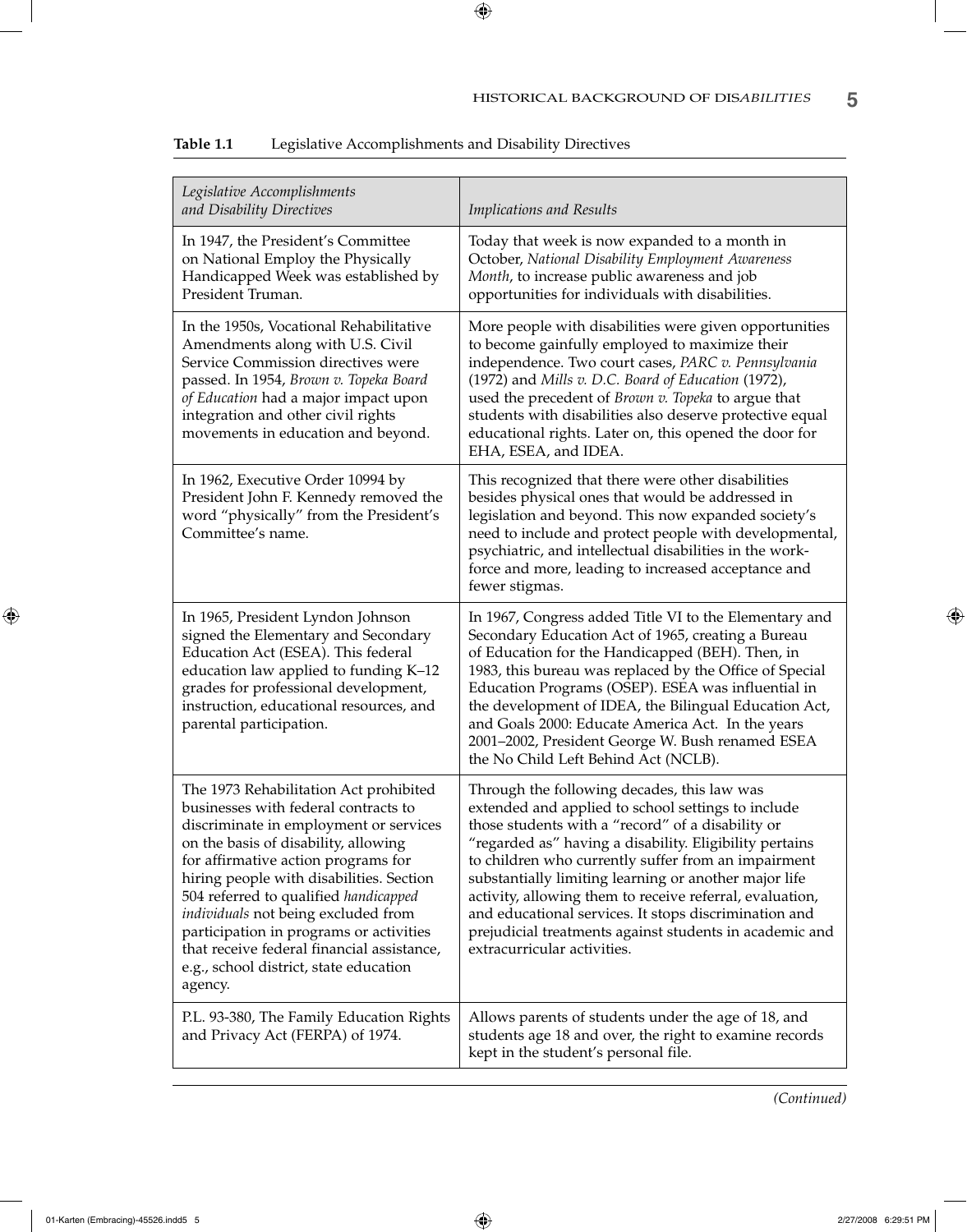# **Table 1.1** (Continued)

| Legislative Accomplishments<br>and Disability Directives                                                                                                                                                                                                             | <b>Implications and Results</b>                                                                                                                                                                                                                                                                                                                                                                                                                                                                                                                                                                                                                                                                                                     |
|----------------------------------------------------------------------------------------------------------------------------------------------------------------------------------------------------------------------------------------------------------------------|-------------------------------------------------------------------------------------------------------------------------------------------------------------------------------------------------------------------------------------------------------------------------------------------------------------------------------------------------------------------------------------------------------------------------------------------------------------------------------------------------------------------------------------------------------------------------------------------------------------------------------------------------------------------------------------------------------------------------------------|
| In 1974, EHA was enacted. In 1975,<br>the Education for All Handicapped<br>Children Act (P.L. 94-142) mandated<br>that all children with disabilities be<br>granted a free, appropriate public<br>education (FAPE) in the least restrictive<br>environment possible. | Signed by President Gerald Ford in 1975 and went<br>into effect in October of 1977 when the regulations<br>were finalized. Expanded to include preschool special<br>education programs, early intervention, and transition<br>programs in 1983. In 1986, age of eligibility was lowered<br>to age 3 and early intervention services (birth-3)<br>were made available. In 1990, it was changed to the<br>Individuals with Disabilities Education Act or IDEA<br>(P.L. 101-476). Services were made available to students<br>with autism or traumatic brain injury as well as those<br>needing transition services, social services, and more.<br>Changed again to IDEIA in 2004. EHA is considered to<br>be the grandparent of IDEA. |
| P.L. 98-524, The Vocational Education<br>Act of 1984.                                                                                                                                                                                                                | Required that vocational education be provided for<br>students with disabilities.<br>In 1988, President Ronald Reagan established by<br>executive order the current name of the President's<br>Committee on Employment of People with Disabilities.<br>In 1990 and 1991, Congress passed P.L. 101-392 and<br>P.L. 102-103, respectively. The name was changed to<br>the Carl D. Perkins Vocational and Applied Technology<br>Education Act and its goal was to improve academic<br>and occupational skill competencies and programs.                                                                                                                                                                                                |
| Americans with Disabilities Act of 1990<br>(ADA).                                                                                                                                                                                                                    | President George H. W. Bush signed this civil rights<br>law that guarantees equal opportunity for individuals<br>with disabilities in employment, public accommodation,<br>transportation, state and local government services,<br>and telecommunications.                                                                                                                                                                                                                                                                                                                                                                                                                                                                          |
| In 2002, NCLB was signed and<br>renamed from ESEA, by President<br>George W. Bush. It included increased<br>accountability for students and teachers<br>and more effective teaching methods.                                                                         | Includes additional parental options to send their<br>children to an alternate school, have state-administered<br>standardized testing, flexibility with school budget<br>(allocation of funds to various NCLB programs), and<br>professional development (e.g., reading programs). Its goal<br>is to allow all students access to promising futures with<br>educational improvements across socioeconomic levels.                                                                                                                                                                                                                                                                                                                  |
| IDEIA, Individuals with Disabilities<br>Education Improvement Act of 2004.                                                                                                                                                                                           | Functional or nonacademic goals now included,<br>meaning those regarding getting along in the real<br>world. This includes a statement of academic<br>achievement and functional performance. Other<br>highlights include more parental participation in the<br>IEP, periodic or quarterly progress reports of goals, and<br>using the response to scientifically based instructional<br>practices instead of only the discrepancy model as<br>criteria for identification of students with learning<br>needs (RTI). Advocates more preparation, knowledge,<br>and skills for teachers. Students with disabilities are<br>now receiving many more school opportunities with<br>focus on outcomes rather than compliance.            |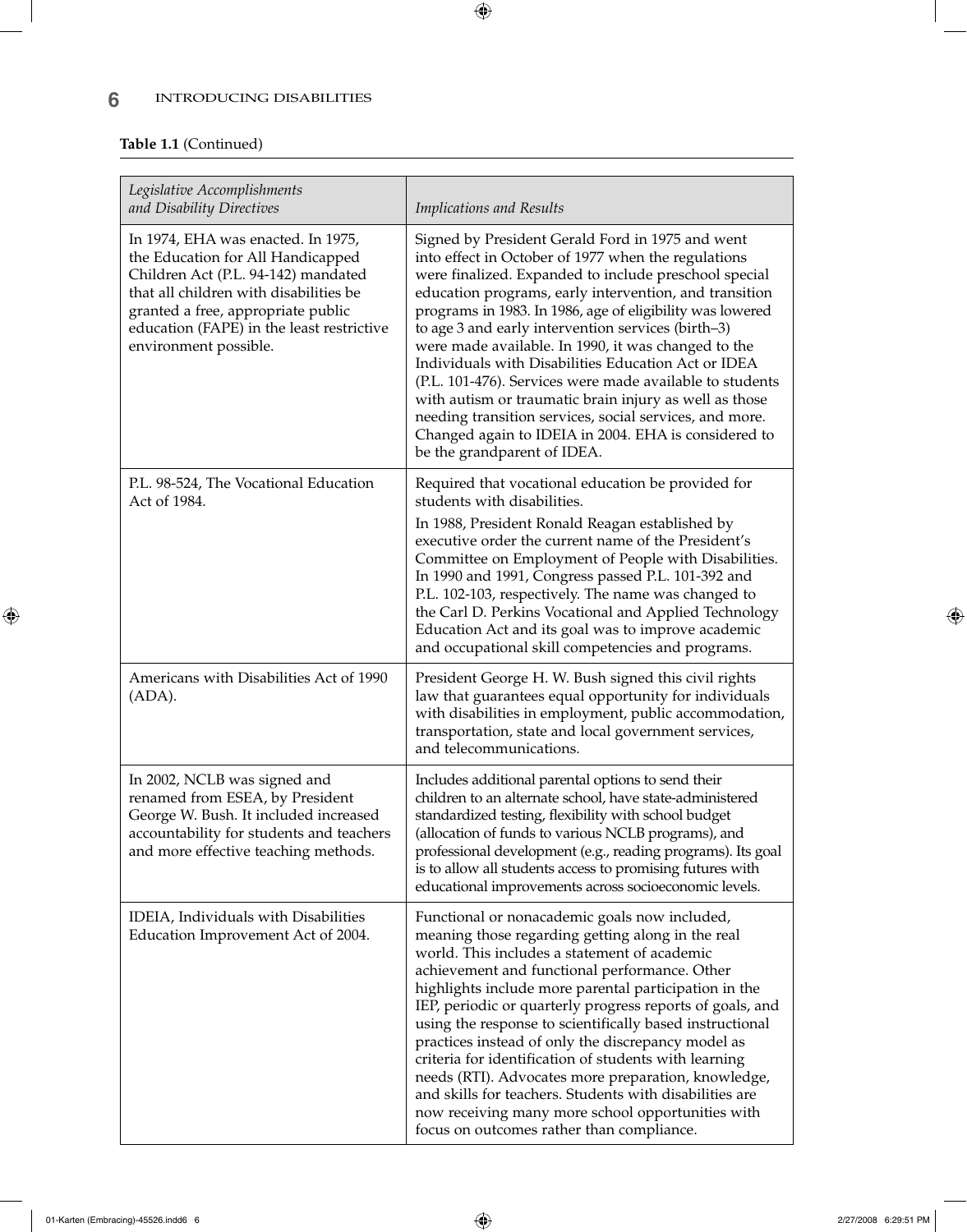# **Whose Perspective?**

A student with a disability is viewed differently by

- 1. Other students in the class
- 2. The community
- 3. Families/caregivers
- 4. Siblings
- 5. General education teachers
- 6. Special education teachers
- 7. Parents of other students in the class
- 8. Administration
- 9. Bus drivers
- 10. Cafeteria workers
- 11. Specialists: art, gym, or music teachers; speech pathologists
- 12. Other students with disabilities

The following excerpt tries to examine the complexities of including a hypothetical student with a disability, Sam, in a school setting. Being with the general education population, interacting with the "regular" kids, is sometimes tough! Although educational legislation has now guaranteed students with disabilities the right to a physical space in the classroom, not all student and adult attitudes are accepting ones. Other people are still sometimes frustrated or confused by differences. Thank goodness many educators, school personnel, peers, and families are coming to be on the same academic, social, and behavioral learning page—one that allows students with differences and disabilities to maximize their assets.

"Presenting Sam" is a hypothetical classroom situation that delineates possible reactions, perspectives, and complex attitudes and sentiments various stakeholders may possess when students with disabilities are educated in school settings. The two scenarios depict different attitudes, which then result in different outcomes. Although these statements are hypothetical ones, some of them may be recognizable to you.

#### **Presenting Sam**

#### *From Sam (the student)*

1st Scenario: I want to be normal, but how? Those special classes are the worst. I hate the short lines and those stares. Everyone is looking at us. Yuck! *Why*? we wonder. When will our wishes win? Where are the welcoming words? Why do they think we are weirdos?

2nd Scenario: I'm so glad that I'm in the same class as the kids I go on the school bus with! I don't always understand the lesson the first time, but since there are two teachers in the room, I can always go to one of them for extra help. Everybody else does, too, even the kids who aren't supposed to! Wow! Wisdom's wonderful!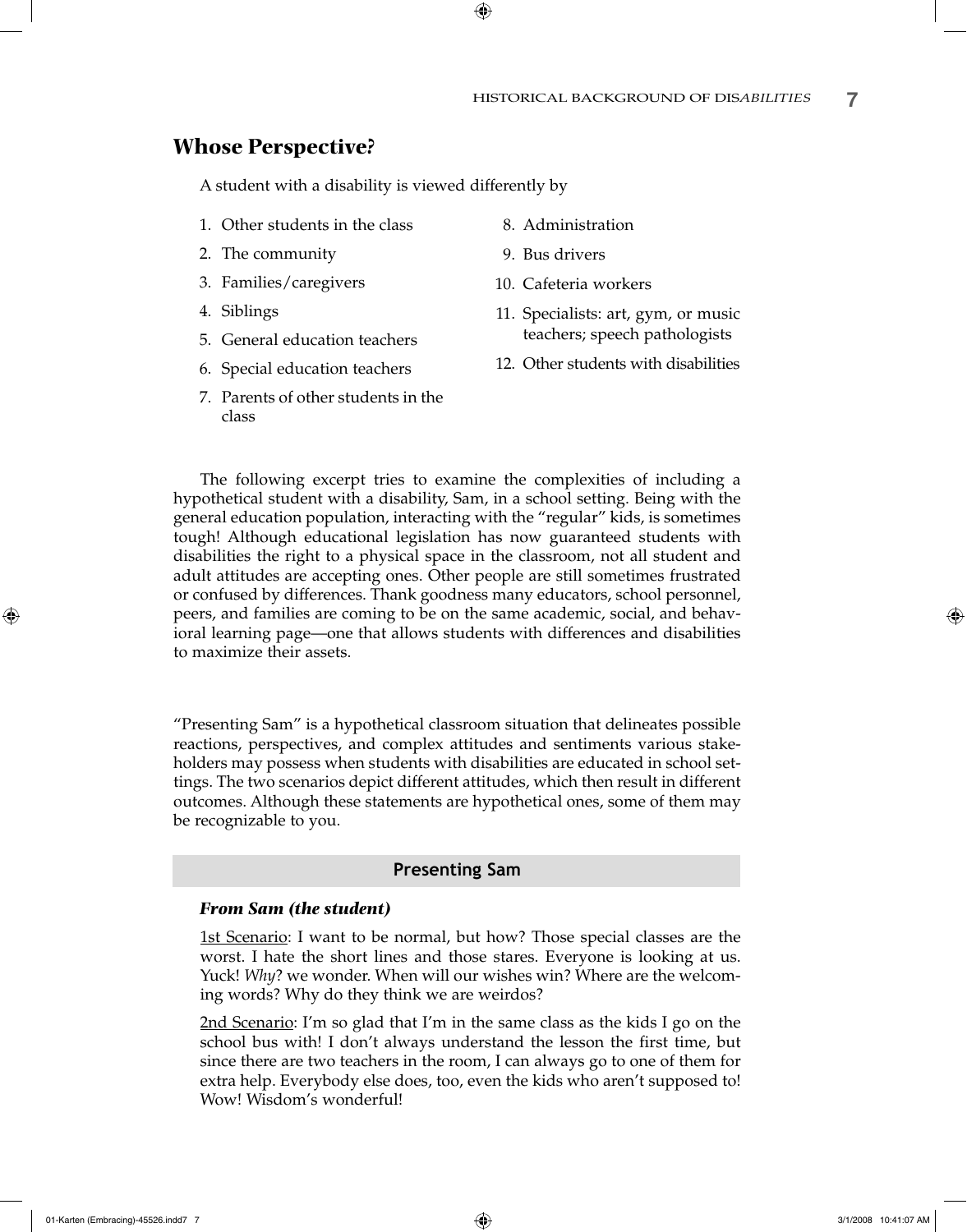#### *From Sam's mom:*

1st Scenario: Well, he's my son and no one is going to tell me that he's not like the other kids. What do they know? It's the teacher's fault. She never liked my son and she wants him out of the class. She shuns. She shoos. She stigmatizes Sam.

2nd Scenario: I realize that Sam learns differently and needs some extra help. It's no big deal if he receives his reading instruction and study skills support in the resource room. At least he'll be getting the direct skill instruction he needs there. Then, maybe he'll be able to be in his classroom full time, once progress has been achieved. I think that the teachers know what they're doing here. Sam smiles. Sam sees some support. Sam shines!

#### *From Sam's dad:*

1st Scenario: Sam is my boy, my own flesh and blood. He has my genes and they're strong ones. No one in my family ever had Sam's problems. He'll outgrow it and get smarter. I'm going to tell the teacher to try teaching to take away Sam's troubles.

2nd Scenario: Okay, so what if Sam needs some extra help! No one is to blame; everybody needs help sometimes. I remember I never really loved school, but now Sam is able to reach out and be taught in a way that helps him to understand more. They use pictures to help Sam understand the words, and sometimes the class even sings songs about what they are learning! Tell the terrific teacher, thanks! Time to try tolerance!

# *From Sam's sibling:*

1st Scenario: Sam, this, Sam, that! What about me? What about my feelings? Don't I count, too? Please, parents. I hate my pouts. Plus, I have no more prayers and even less patience. Please end this pandemonium!

2nd Scenario: Sam, Sam, my sweet brother! How can I help you? I don't think that this is a time to say who is more important. We all count and can lean on each other! Progress prevails!

#### *From Sam's peer:*

1st Scenario: Can't believe that Sam is in the same school as I am! He travels on the bus with me and he's even in my gym class! Sam acts strangely and is always jumping out of his seat. He can't even sit still long enough to listen. Definitely a dork! He's different, and distracting!

2nd Scenario: Sam sure is different, but I like him! He has a unique way of seeing the world. Wish I sometimes was a little more like Sam. Defend differences!

#### *From a parent of a student in the general education class who is not receiving services:*

1st Scenario: Just what do they think they are doing by placing a kid like Sam in the same class as my daughter, Angel! Angel is much brighter than Sam and shouldn't be held back while those two teachers are slowing down the pace for the other kids. Besides, Sam does weird flapping things with his hands. Sometimes the teachers ask my Angel to help him! It's insulting! I'm incensed!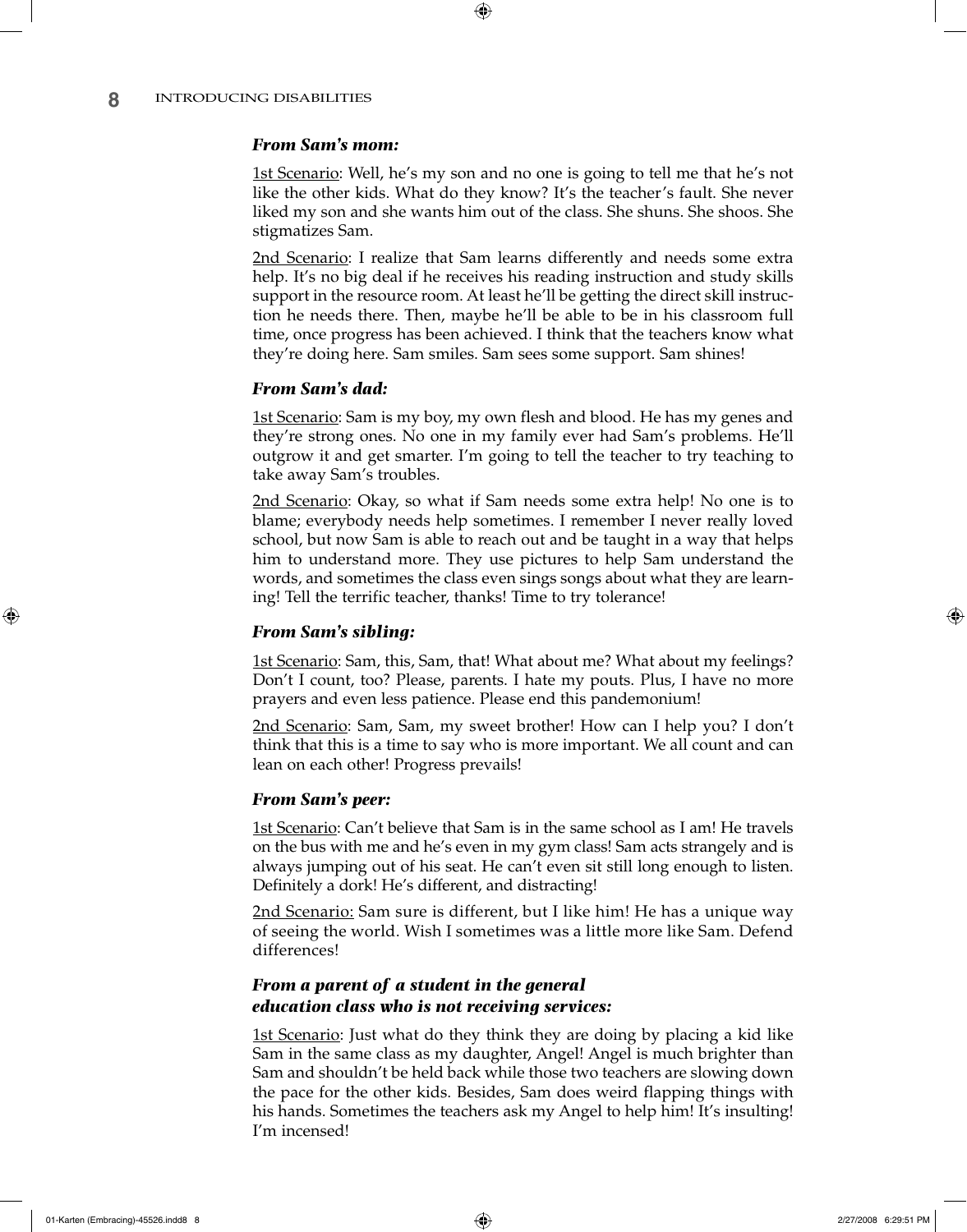2nd Scenario: Angel acts differently this year. She seems more mature and has become even nicer now that she has become friends with Sam. Sam needs a little extra help, and my Angel sometimes tutors him. It's a great lesson in character education. During classroom visitation week, I saw those two teachers in action. It's amazing how they set up the class to reach all of the students through those cooperative projects. My Angel even gets to complete some independent research assignments as the teachers drift around the classroom, helping all. I'm immensely impressed! Individualized instruction is interesting!

#### *From Sam's General Education teacher:*

1st Scenario: How can I reach Sam? How can I teach him? How can I...? Am I prepared to work with Sam? He needs nurturing. No nonsense. Necessary knowledge, now!

2nd Scenario: I'll figure out a way to reach Sam. I have all this literature that can help. I think that I'll attend a workshop on my professional development day that will help me apply some appropriate strategies to address Sam's IEP goals. I won't blame other teachers or the administration for placing Sam in my class. I'll be more prepared and try to differentiate my instruction to meet Sam's academic, behavioral, emotional, and social needs. So much has to do with my attitude and the attitudes of the students in the class. I'll maximize Sam's assets! No need for negativism!

#### *From Sam's Special Education teacher:*

1st Scenario: How can I get the other teachers to accept Sam in their class and have high expectations for him, too? When will the teachers realize that Sam does belong here? How will I make accommodations, without the other kids wondering why they aren't getting the same special treatment? When will I have planning time to collaborate with all of Sam's other teachers? Big burdens. Bury the blame. Believing in the best outcome is the basic building block for inclusive successes.

2nd Scenario: Wow! I thought that this would be harder than it really is! Coteaching is awesome! I get to help Sam and no one even realizes that's why I'm here. My views are less skewed since I am able to align Sam's strides to the curriculum and see how his progress compares to some of the work produced by the other students. I even help everyone pay attention! The GE teacher is terrific! He lets me offer strategies and we trade off teaching the lesson. I'm glad that I took my math praxis and brushed up on my calculus skills! Sam definitely needs two strong teachers! Big bonds built between both!

#### *From the administrator at Sam's school:*

<u>1st Scenario</u>: The teachers need to raise Sam's test grades. Where's the yearly progress? Everyone should follow the school's program and rules. It's about answers! Accommodate and appropriately approach all as adults.

2nd Scenario: Sam will be placed where he belongs. We'll monitor his progress and definitely not teach to the test, but teach to Sam's needs within his classroom. I'll support my teachers and offer them my resources and assistance in their efforts to reach and teach everyone the skills they need. Answers await as all allow alternate avenues. Achieving awesome advances!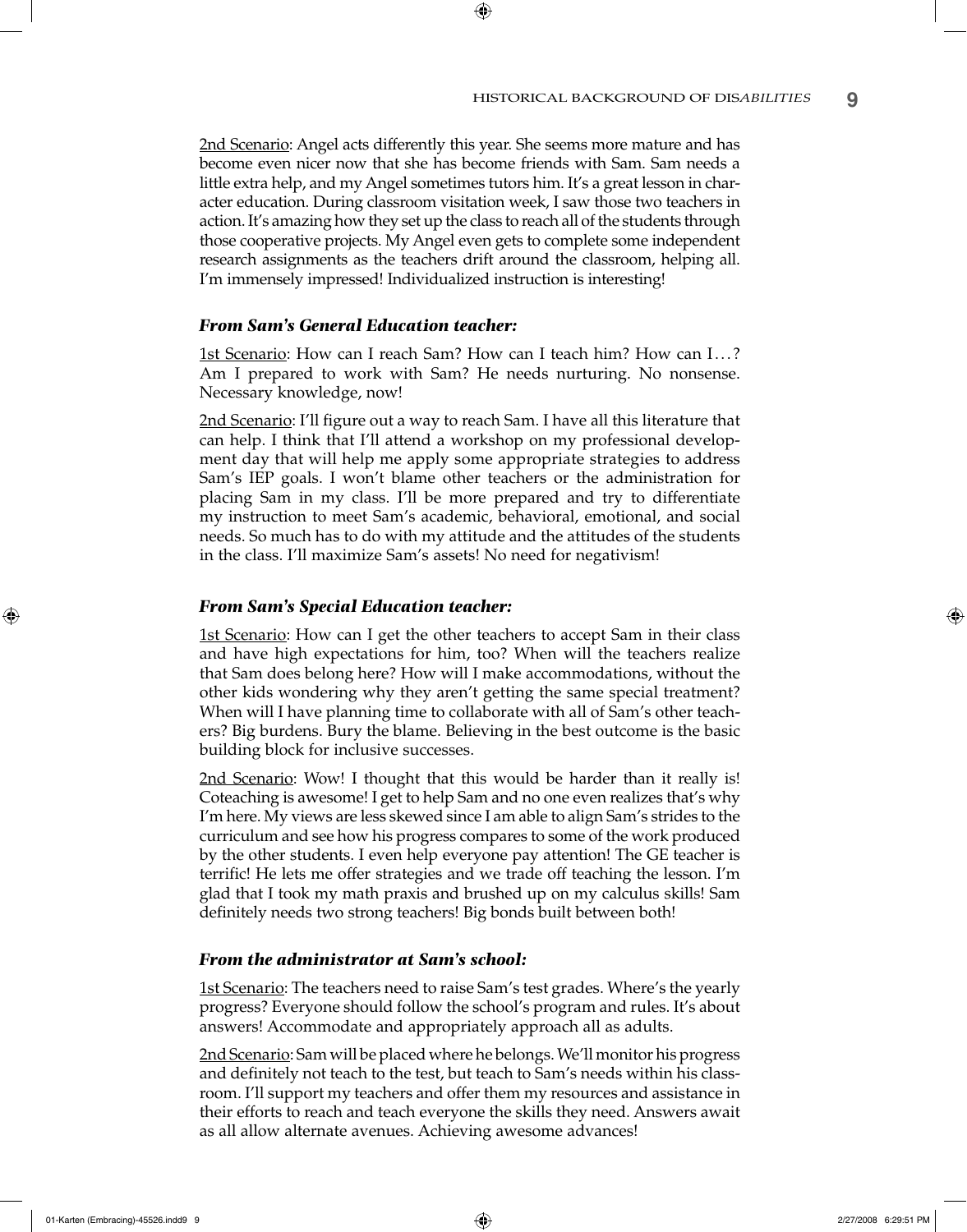Read more about ways to address Sam's concerns as expressed in each of the first scenarios above:

# *Helping and Supporting Sam, His Family, Teachers, Peers, and Others*

For Sam (the student): Depending upon his age and cognitive, behavioral, and social levels, Sam needs to be taught the *hidden curriculum.* This means that he has to learn how to fit in with the school culture. If he does, then the unwanted stares, negative comments, and exclusion from other students will diminish. The hidden curriculum is also about learning how to learn. That sometimes includes what the teacher is not directly teaching, but what the students need to know about the teacher, other students, or even the way the school is organized. This will help Sam to make generalizations and apply the learning. Sam also has to learn that *it's okay to be different* and that everyone has varying strengths and weaknesses. If Sam needs extra help, he has to understand that it's not something to hide or be ashamed of. Allowing his needs to be known will make him stronger. Younger students can read picture books about characters who overcome obstacles. Older students can read about protagonists who have disabilities in fiction genres. Another option is to learn about and from real people with disabilities who turned things around by maximizing their potential and maintaining positive attitudes. The goal is to increase self-advocacy, self-image, and selfdetermination to succeed. When Sam is aware of his own levels and needs, he will then realize that asking for help is an avenue to continually explore.

For Sam's mom: Sam's mom needs to know that no one is to blame for Sam's difficulties. If she thinks that Sam's teacher does not treat Sam fairly, then she can schedule a meeting to open up the dialogue and include other staff members who know Sam, e.g., case managers, prior teachers, and Sam, if he is of the appropriate age and possesses the maturity to attend.

For Sam's dad: Sam's father needs a realistic view of his son, understanding that Sam will not outgrow his disability, but rather will learn strategies to maximize his strengths. It's possible that Sam's dad could benefit from joining a parent support group to discuss his emotions about Sam and hear thoughts from other families. It might be a group that his son, his wife, and their other children could attend together as a family.

For Sam's sibling: Sam's sibling desperately needs attention, too! Raising a child with a disability can be taxing on the whole family, creating undue tensions for all members. Maybe Sam's dad and mom can schedule quality time individually or together with Sam's sibling, letting him or her know that they have enough love for Sam and his brother and/or sister, too! The family also needs to spend time together as a unit to bond, rather than letting jealousies brew and fester. Just reading a book, going for a walk, or watching a movie or television show together might be all that's needed to reassure Sam's sibling that he or she is loved, too!

For Sam's peers: If possible, educators, families, guest speakers, or students with disabilities can conduct disability sensitivity activities that outline specific characteristics students with differing abilities might display in the classroom. In addition, guided character-building lessons can raise peers' self-esteem, so they will not need to *pick on* other students they perceive to be inferior to feel better about themselves.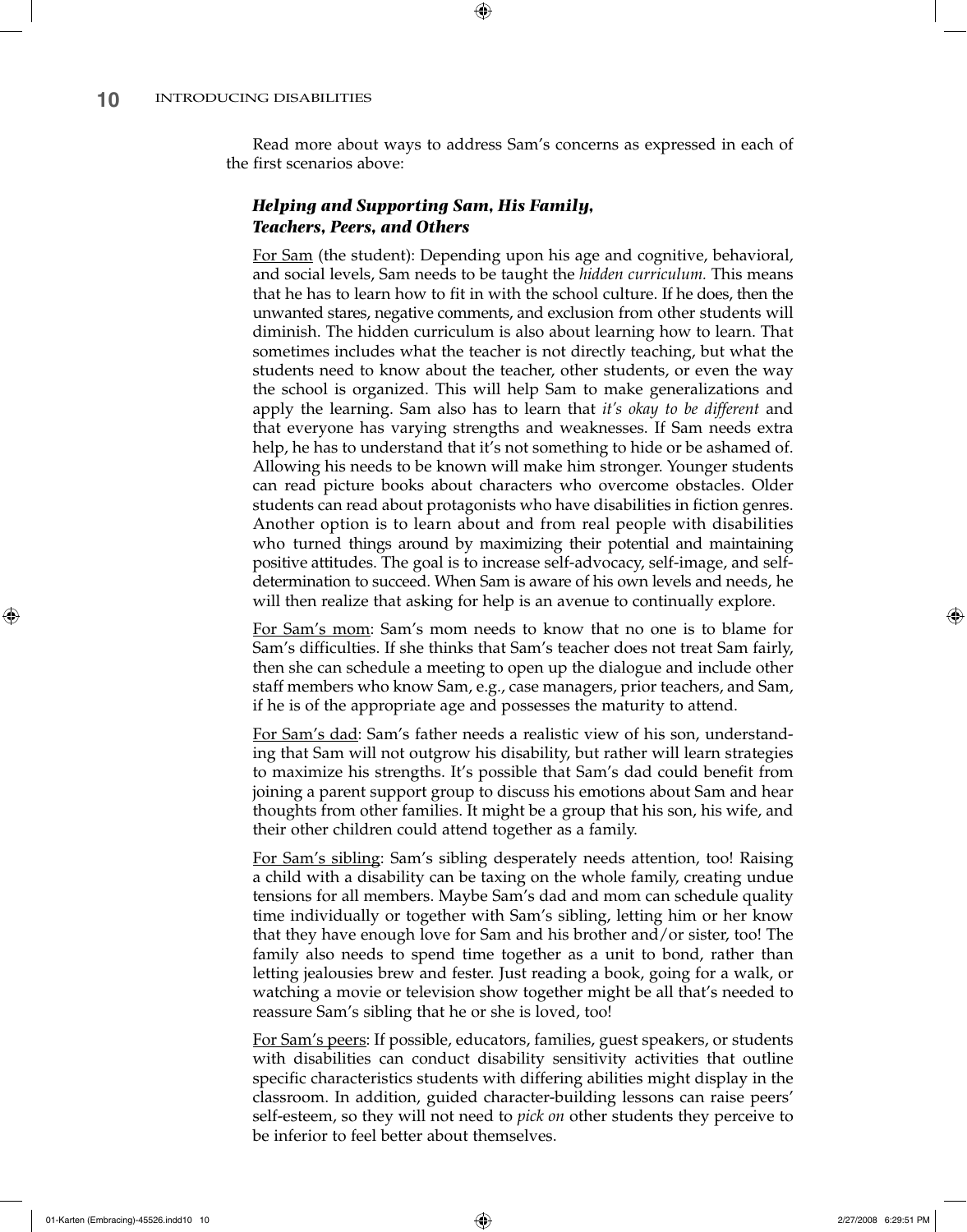For Sam's General Education teacher: Available and frequent training sessions and workshops with agendas that teach about disabilities and appropriate instructional strategies will help teachers implement lessons, adapt strategies, and assess Sam's varying needs while delivering the curriculum. In addition, allotting planning time for meeting with Sam's coteachers, other colleagues, parents, and guardians to gain more insights, open up communication, and review Sam's assessments and progress gives everyone a chance to collaborate. Information regarding Sam's past needs and performance must be available to bridge the knowledge and share effective strategies implemented by former teachers. Transitional conferences to discuss the transition between grades can be scheduled on staff development workshop days at the beginning of the year.

For Sam's Special Education teacher: Again, allot common planning time in teachers' schedules to meet and discuss Sam's ongoing needs and progress. Respect from the administration for teachers' efforts with Sam is the encouraging pat on the back some educators need. It is important for principals and other administrators to acknowledge Sam's partial achievements. Include Sam's special education teacher in general education curriculum meetings, too.

For the administrator at Sam's school: Realize and honor everyone's efforts in helping Sam work toward his individual educational goals. Listen to teachers' feedback regarding workshops needed to obtain more strategies to maximize Sam's strengths. Honor and respect the people who know Sam. Be Sam's administrator and his advocate, too!

 These two quotes relate to Sam and many other students who are the recipients of special services in school settings:

When you start to understand how he sees the world, you will learn that seeing things differently from others is not such a bad thing. (Hoopman, 2001, p. 69)

I don't think it's an exaggeration to say that special education saved my life. (Abeel, 2003, p. 100)

# **BEYOND THE TERMINOLOGY**

#### **So What Exactly Is a Disability?**

Most instructors and students do not have 100% of their faculties working at 100% capacity for 100% of the time; disability is pretty much a relative term. (Miller, 2004)

People with disabilities should not be viewed as being in the "sick" role.... [It is] not a health issue... not a medical question.... A person with a disability is not "sick" because of a disability. (Pfeiffer, 1996)

It's easier for visitors to *The Land of Disability* to pass a multiple-choice test about disabilities than it is for them to be comfortable with an authentic, genuine, disabled person. (Brightman, 2006)

I don't see disability as a tragedy. People have various forms of disabilities and some of those are acquired through age, and some are acquired because of poverty, and some are the result of being young—car crashes and wars and things of that nature. I see disability as a normal part of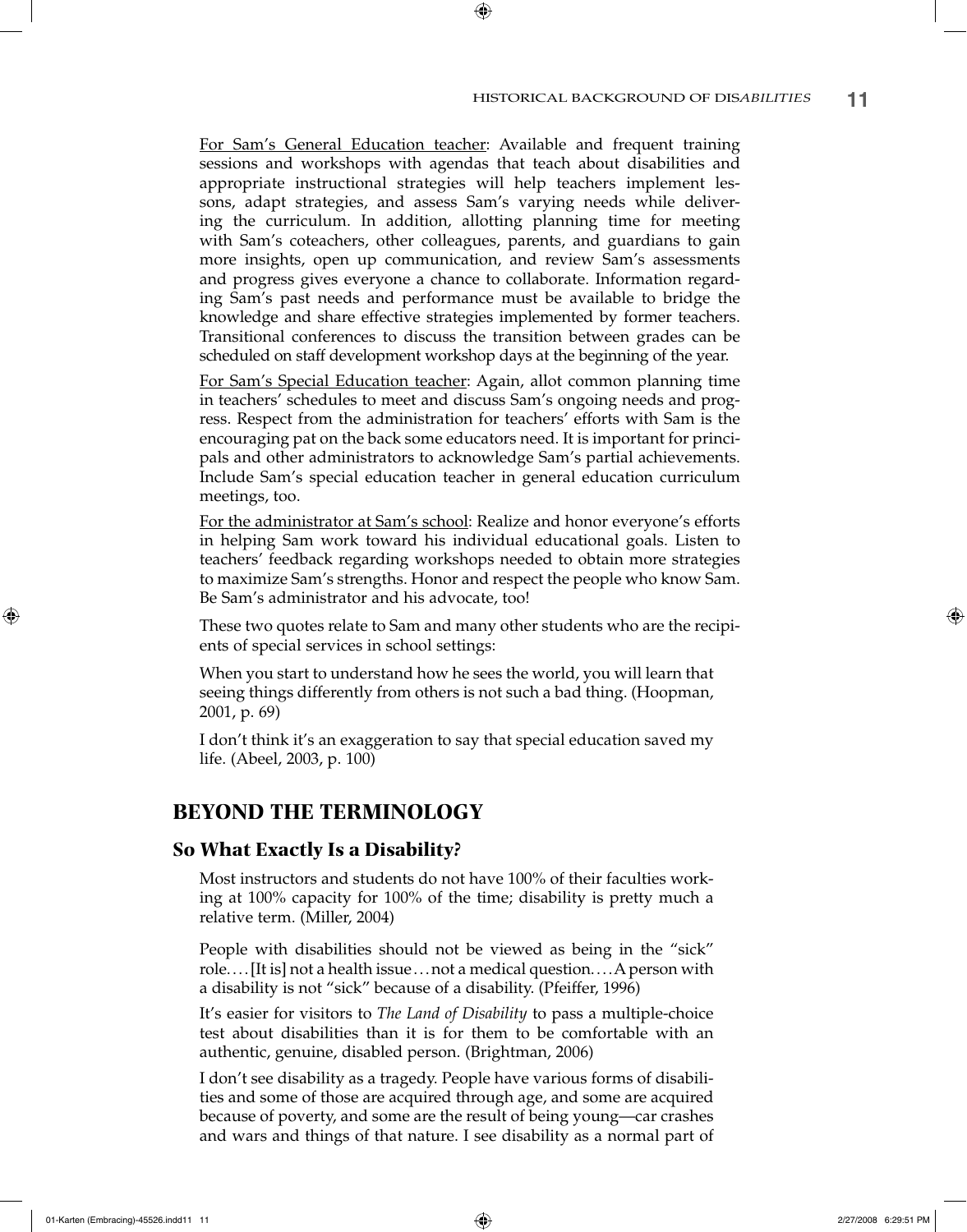life. I look at it like, *What do people need in order to be able to live their life like anybody else?* (Judith Heumann, quoted in Montes, 2007)



Each child has his or her own set of fingerprints. Children have their own likes and dislikes. A child with a disability must be seen as a child first. (Karten, 2005)

Society sometimes determines the extent of someone's disability by its reaction to and treatment of that person. For example, a person in a wheelchair or someone who is blind may receive more attention for being disabled than a person who has a learning difference, hearing loss, or emotional issues. Some disabilities are structural, while others are internal, not as apparent or visible as others. An analogous classroom situation would be when teachers try to instruct students with concrete facts vs. abstract learning. Many students understand things that are spelled out and visible, while the connections that are required to understand what is not seen or the abstract may be more difficult. Both the concrete and abstract must be comprehended, however. The same holds true about disabilities: both the visible and the *unseen* need to be understood and *accepted* by all, *no exceptions!*



(How would you categorize these?)

- Dyslexia
- Depression
- Diabetes
- Language disorder
- Hearing impairment
- Cerebral palsy
- Down syndrome
- Speech impediment
- Asperger syndrome
- Autism

# **He Won't Always Be** *Retarded!*

While off to present a workshop entitled *Celebrating the Challenges!* I met a wonderful mom who raised a son with *developmental issues.* While conversing with me as she was traveling on a plane with her 44-year-old son to visit relatives, she shared a very poignant viewpoint. She mentioned that when her son was younger, she was told that he wouldn't always be retarded. She then explained how a woman told her that the term *retarded* would not always be politically correct. Sure enough, she remarked, when he was a teenager, she attended a meeting and was told that her son was now *developmentally disabled. "*Wow, now isn't that a mouthful!" she said.

The term mental retardation is still in use in federal statutes as a diagnostic term in determining eligibility for public benefit programs ("How should the disabled be described?" 2006). The nonprofit organization called the Arc, though its acronym stands for the Association for Retarded Citizens, no longer uses the term *mental retardation*, but in its mission statement says that it works to include children and adults with cognitive, intellectual, and developmental disabilities in every community. The term *mental retardation* was offensive to many people, so the Arc decided to keep the acronym, but changed their language, though certainly not their commitment to the people they serve (www.thearc.org).

However, many labels today still stigmatize students before they even set foot in a classroom. Regardless of the name or diagnosis, whether it is mental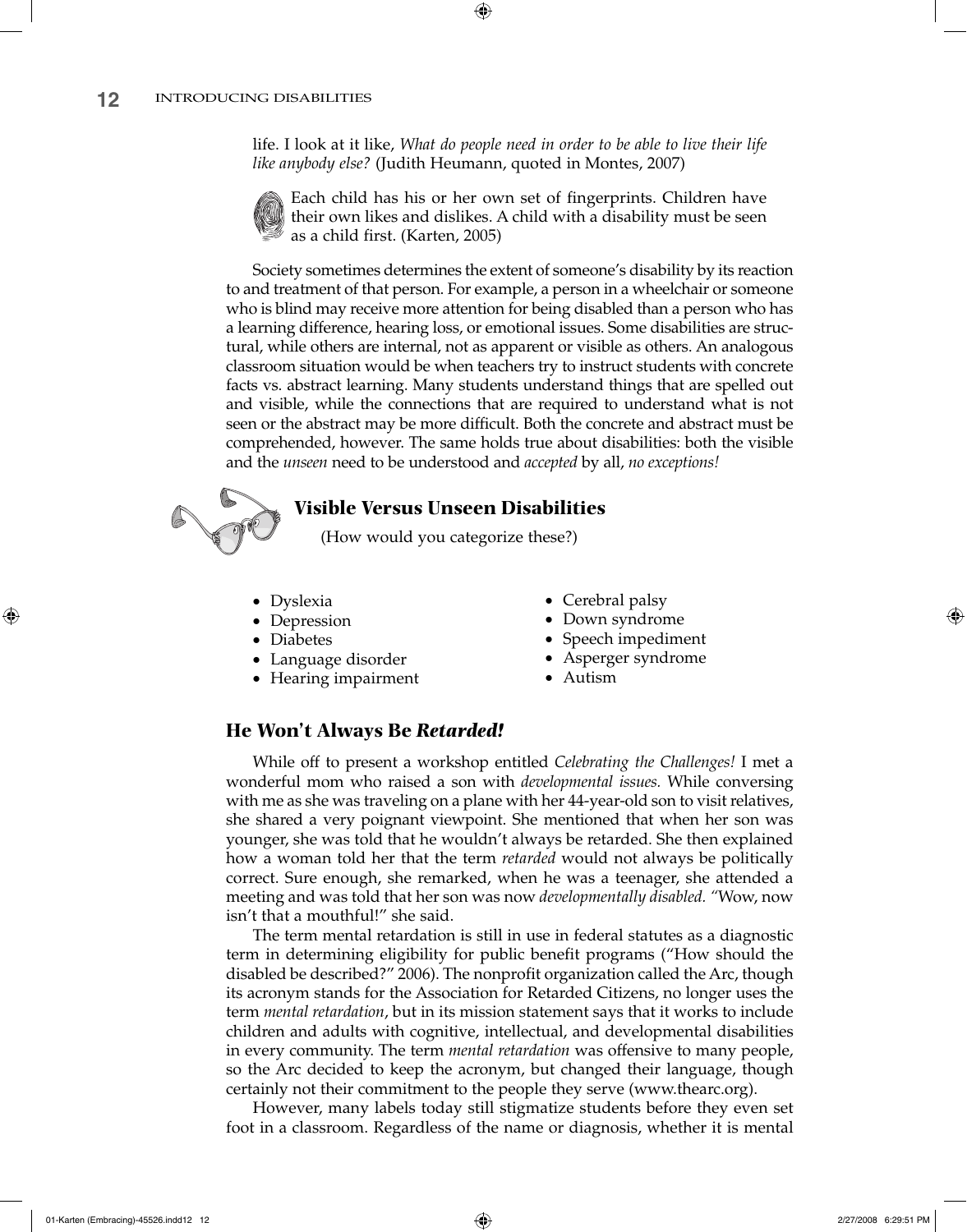retardation, intellectual disability, cognitive challenge, or a developmental disability, the needs of these students remain the same. The utmost necessity is for students with disabilities to be treated with respect by adults, students, and peers in school, community, and home settings. Relating learning to students' lives is important for those whose measured aptitudes may seem limited or deficient, but are in fact capable of achieving strides in different ways. If the goal is to have students lead productive, independent lives, then all role models must *treat the student, not the label!*

This includes training for not only the teachers and families, but also the bus drivers, instructional assistants, lunchroom aides, and more! In addition, when the music, art, physical education, world language, speech, and other staff know what topics and concepts are being taught, they can plan and incorporate appropriate lessons that mirror the classroom's concept, e.g., singing ballads from the Civil War, or learning about art from the Renaissance period. More strides are reached when social, cognitive, communication, and self-help skills are directly modeled, taught, reinforced, and broken down into their components in all settings.

The following tables include how to monitor and escalate *inclusion* across settings.

| Feedback from a bus driver, lunchroom<br>aide, special subject teacher, or<br>instructional assistant | Yes<br>or<br>N <sub>0</sub> | Additional observations,<br>comments, or concerns about<br>behavior or performance |
|-------------------------------------------------------------------------------------------------------|-----------------------------|------------------------------------------------------------------------------------|
| 1. Student behaves appropriately on the bus, in the<br>lunchroom, in the classroom, or other setting. |                             |                                                                                    |
| 2. Other students or families are displeased with this<br>student's actions.                          |                             |                                                                                    |
| 3. This student needs extra attention on the bus, in<br>the lunchroom, or in the classroom.           |                             |                                                                                    |
| 4. Other students are eager to sit near this student<br>and help.                                     |                             |                                                                                    |
| 5. Student listens and follows directions.                                                            |                             |                                                                                    |
| 6. Student exhibits self-control with improvements<br>noted.                                          |                             |                                                                                    |
| 7. Additional monitoring is needed.                                                                   |                             |                                                                                    |
| 8. Glad to have this student included!                                                                |                             |                                                                                    |
| Student:<br>Date:                                                                                     |                             | Class/Room/Bus:                                                                    |

**Table 1.2** Monitoring Students' Behaviors in All Settings

Copyright © 2008 by Corwin Press. All rights reserved. Reprinted from *Embracing Disabilities in the Classroom: Strategies to Maximize Students' Assets,* by Toby J. Karten. Thousand Oaks, CA: Corwin Press, www.corwinpress.com. Reproduction authorized only for the school site or nonprofit organization that has purchased this book.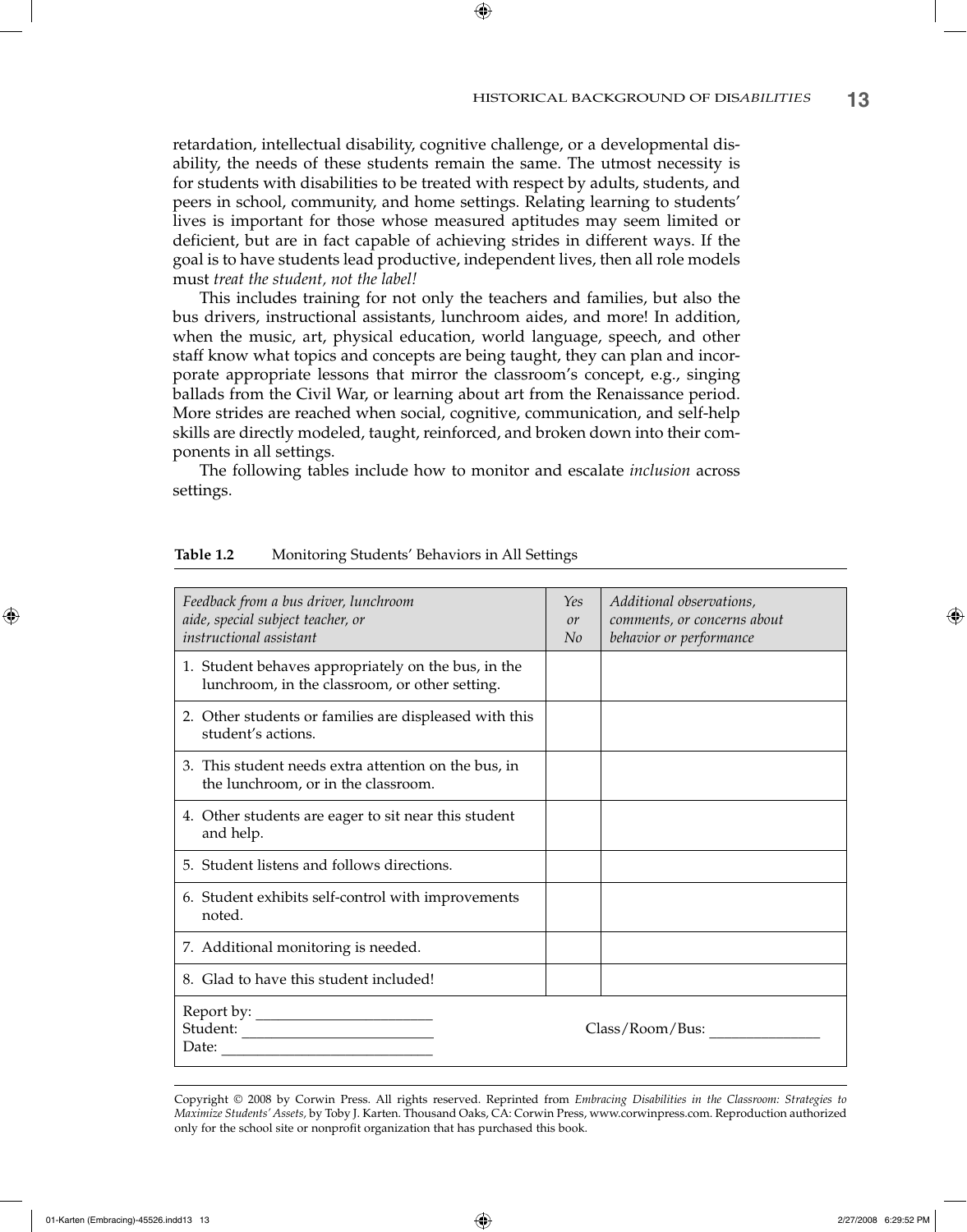| Collaboration and Communication With All Teachers and Staff to Promote<br><b>Academics in Other Settings</b> |       |         |
|--------------------------------------------------------------------------------------------------------------|-------|---------|
| From:                                                                                                        | To:   |         |
|                                                                                                              | Topic | Concept |
| This Week's Lessons                                                                                          |       |         |
| Next Week's Lessons                                                                                          |       |         |
| Projects We're Doing                                                                                         |       |         |
| <b>Future Lessons</b>                                                                                        |       |         |

#### **Table 1.3** Collaboration and Communication With All Teachers and Staff

Copyright © 2008 by Corwin Press. All rights reserved. Reprinted from *Embracing Disabilities in the Classroom: Strategies to Maximize Students' Assets,* by Toby J. Karten. Thousand Oaks, CA: Corwin Press, www.corwinpress.com. Reproduction authorized only for the school site or nonprofit organization that has purchased this book.

> The following similes and metaphors relate disabilities to the curriculum in a positive way. Unintentionally, people's perspectives and descriptions of disabilities can at times be the unnecessary stumbling blocks in *unfair obstacle courses!* Life has enough everyday challenges without superimposed prejudicial attitudes blocking goals for students. Labels are intended to reveal the contents, yet somehow they never do justice to the real flavor!

# **Disability–Curriculum Analogies**

Read these similes and metaphors, and then try to write your own subjective, yet objective ones.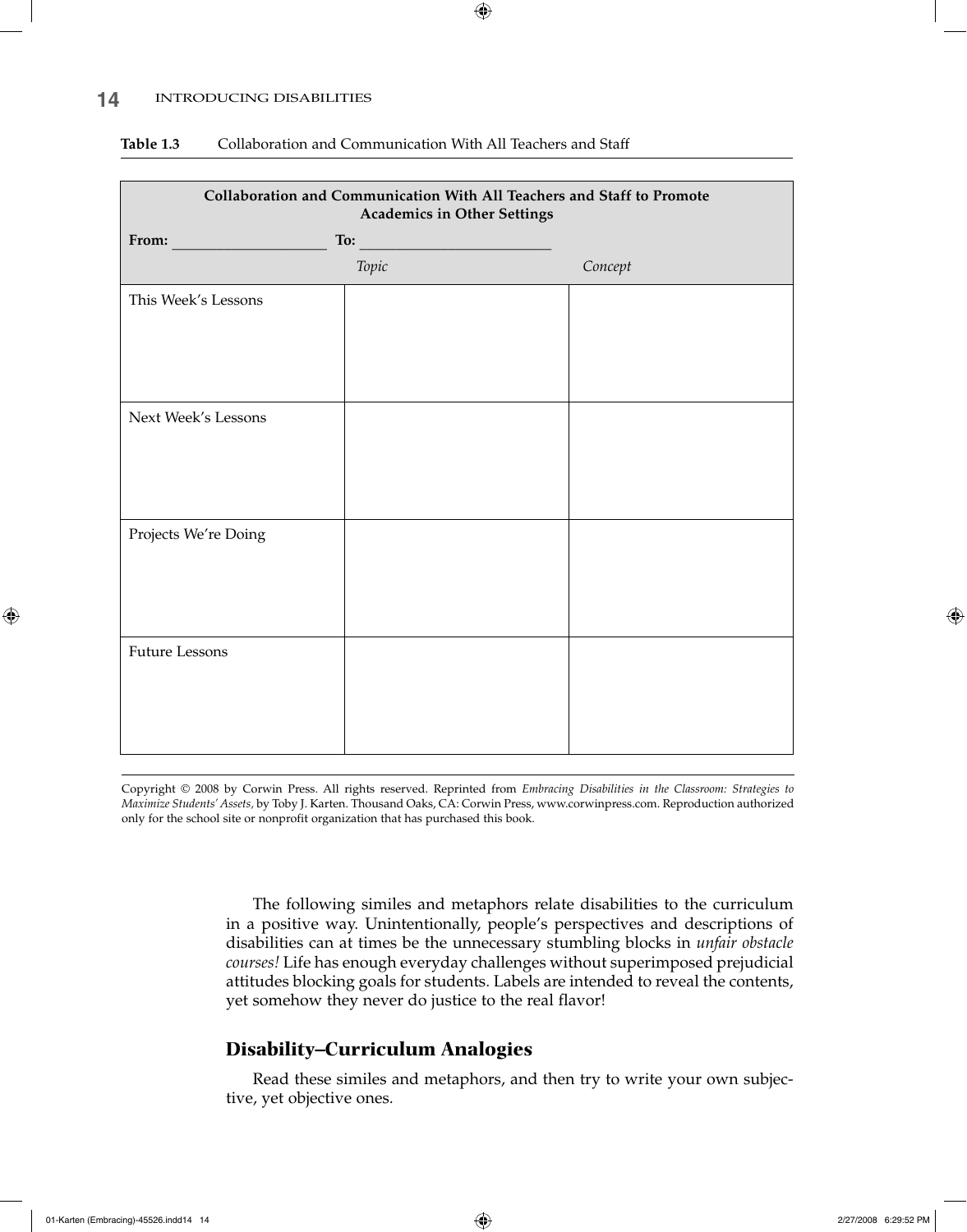| Subject               | Metaphor                                                                                                 | Simile                                                                                                     |
|-----------------------|----------------------------------------------------------------------------------------------------------|------------------------------------------------------------------------------------------------------------|
| Math                  | A disability is a decimal that is<br>sometimes regarded by others as<br>less worthy than a whole number. | A disability is like a decimal, seeking the<br>same <i>points</i> in life.                                 |
| Science               | A disability is a telescope trying to<br>grasp shining stars.                                            | A disability is sometimes like a<br>microscopic slide that has its traits<br>magnified for others to view. |
| <b>Social Studies</b> | A disability is often a map without<br>a legend.                                                         | A disability is like a map that represents<br>more than what is seen.                                      |
| Reading               | A disability is a book that reveals<br>itself, page by page.                                             | A disability is as varied as the genres in<br>a library.                                                   |
| Writing               | A disability is an epic poem.                                                                            | A disability is like a novel, revealing its<br>plot.                                                       |
| Languages             | A disability is a story that<br>sometimes requires subtitles for<br>others to understand.                | A disability is as beautiful as a romance<br>language.                                                     |
| Art/Music             | A disability is a picture with<br>elements in the foreground and<br>background.                          | A disability is as joyous and as<br>talent-filled as a Broadway<br>musical!                                |

# **Educational Stops**



Special education (SE) was always the *first stop* along the *educational train* if students were not achieving classroom strides. Students who did not respond to the learning in the same way and had diverse abilities were sometimes unnecessarily *tracked* under the SE label for the rest of their schooling. This exclusion from their age-appropriate peers denied many

students the opportunities to maximize their abilities.

Academic and social interactions with peers were limited. Quite often, the curriculum delivered in self-contained classes deleted and diluted many concepts. Aside from limited academics, not being with the general education population did not afford students with and without disabilities the opportunity to develop friendships with each other.

SE labels are complex. Unnecessary labeling can be injurious, but at the same time it directs school personnel to the need to provide appropriate resources and supports. Labels may offer common characteristics of some disabilities, but they do not define students since diversities exist within each disability category. It's the student who should be seen first, not the label. Basically, schools should be more about outcomes and delivering services, rather than assigning labels or *tracking* students.

The train is gaining momentum for students with disabilities, now in the classroom, who are on board for the *curriculum stops* and hopefully a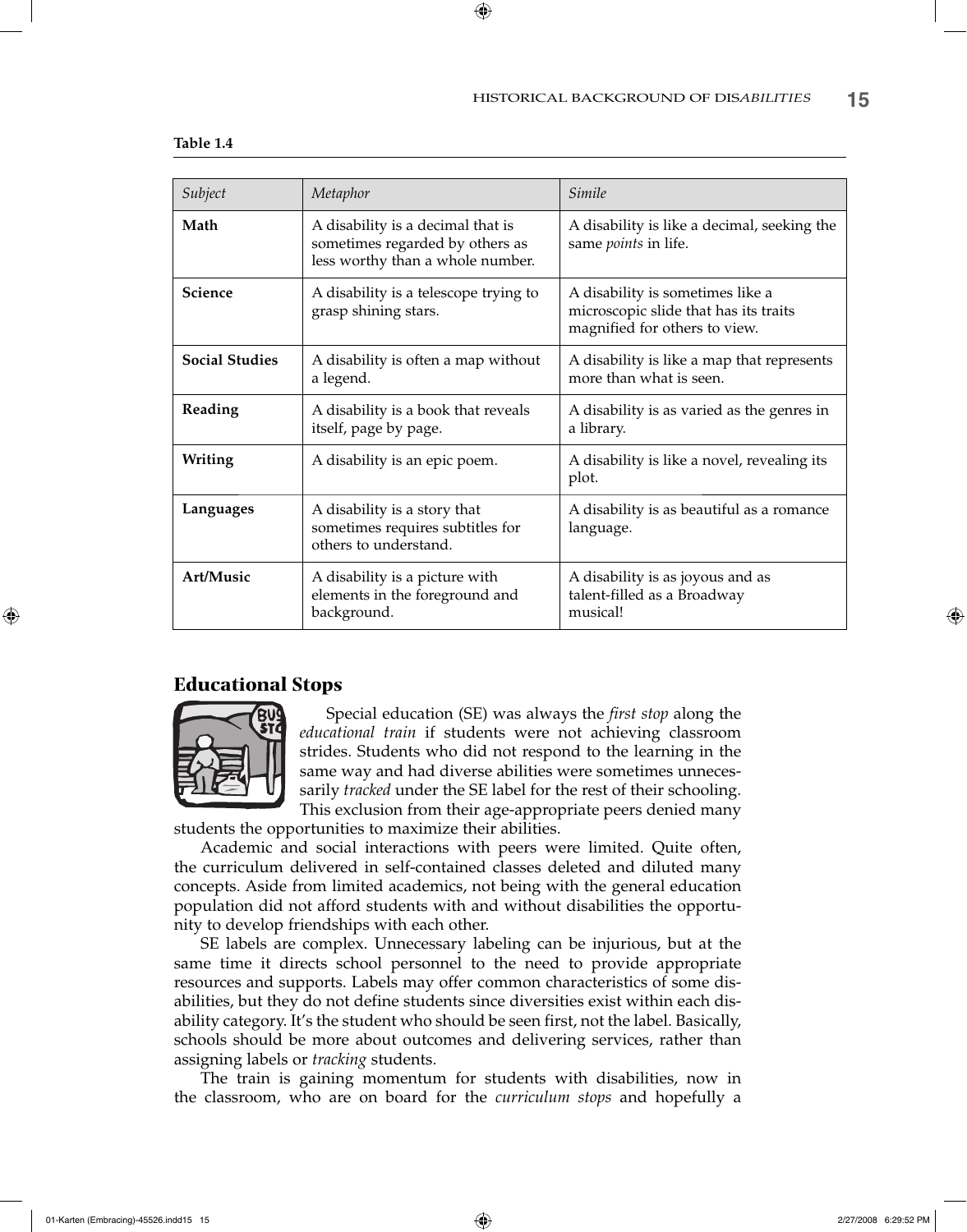| Table 1.5 |
|-----------|
|-----------|

| <i>Positive Traits</i> | <b>Strengths</b> |
|------------------------|------------------|
| interests              | likes            |
| capabilities           | competencies     |
| strategies             | interventions    |
| appropriate            | fitting          |
| collaboration          | coplanning       |
| goals                  | objectives       |
| success                | achievements     |
| response               | progress         |
| confidence             | optimism         |
| choices                | options          |

life filled with diverse possibilities. This is evidenced in higher graduation rates, lower dropout rates, more inclusion with assessments and accountabilities, and RTI. Improved postsecondary outcomes, which are not limited to college attendance, are now more possible for students with disabilities. Apprenticeship opportunities and vocational/career education programs exist, but still more are needed to better allow students to maximize their strengths and interests to become contributing members of society. Schools that offer a combination of programs, not strictly academic ones, allow all students, not just those with disabilities, to have options concerning postsecondary programs. The best approach is to give students the opportunity to master the curriculum and honor their positive traits and strengths. Education is the ticket that will allow students to make choices with strategies and concepts learned in school that will hopefully be productively transferred and transitioned into adulthood. Education for students with and without disabilities needs to concentrate on their strengths as shown in the table with synonyms about abilities and possibilities. As Samuels (2007) poignantly states, "It's not a special ed issue, it's an every ed issue."

# **WHO IS CONSIDERED TO BE A PERSON WITH A DISABILITY?**

These collective quotes offer some insights about students with special needs. Some of the following statistics by themselves can be misleading since many factors influence the numbers. Equally important are socioeconomic factors, and how children's schooling, work ethic, and progress are influenced by where they live; who's home to support them; what resources are in the home; and, if they are a member of a minority, how that minority group is viewed by others. How much money is earned in the home can influence a family's views on education. Students living in poverty unfortunately sometimes have impoverished educations, if steps are not taken to circumvent monetary factors and abysmal outlooks. A student with a disability who is born into a family with more money and resources may have more chances to excel than a student whose family is also worried about where the next plate of food is coming from. Our awareness—including acceptance of differences, diagnostic tools, and medical acumen—has increased, while much of the shunning and stigmas have decreased. There are a multitude of factors underlying these statistics across geographic regions of our country, as well.

Some statistics:

Approximately 6.5 million children ages 3 to 21 have been diagnosed with special needs, up nearly 40% in eight years. (Gutner, 2004, quoting statistics from the U.S. Department of Education)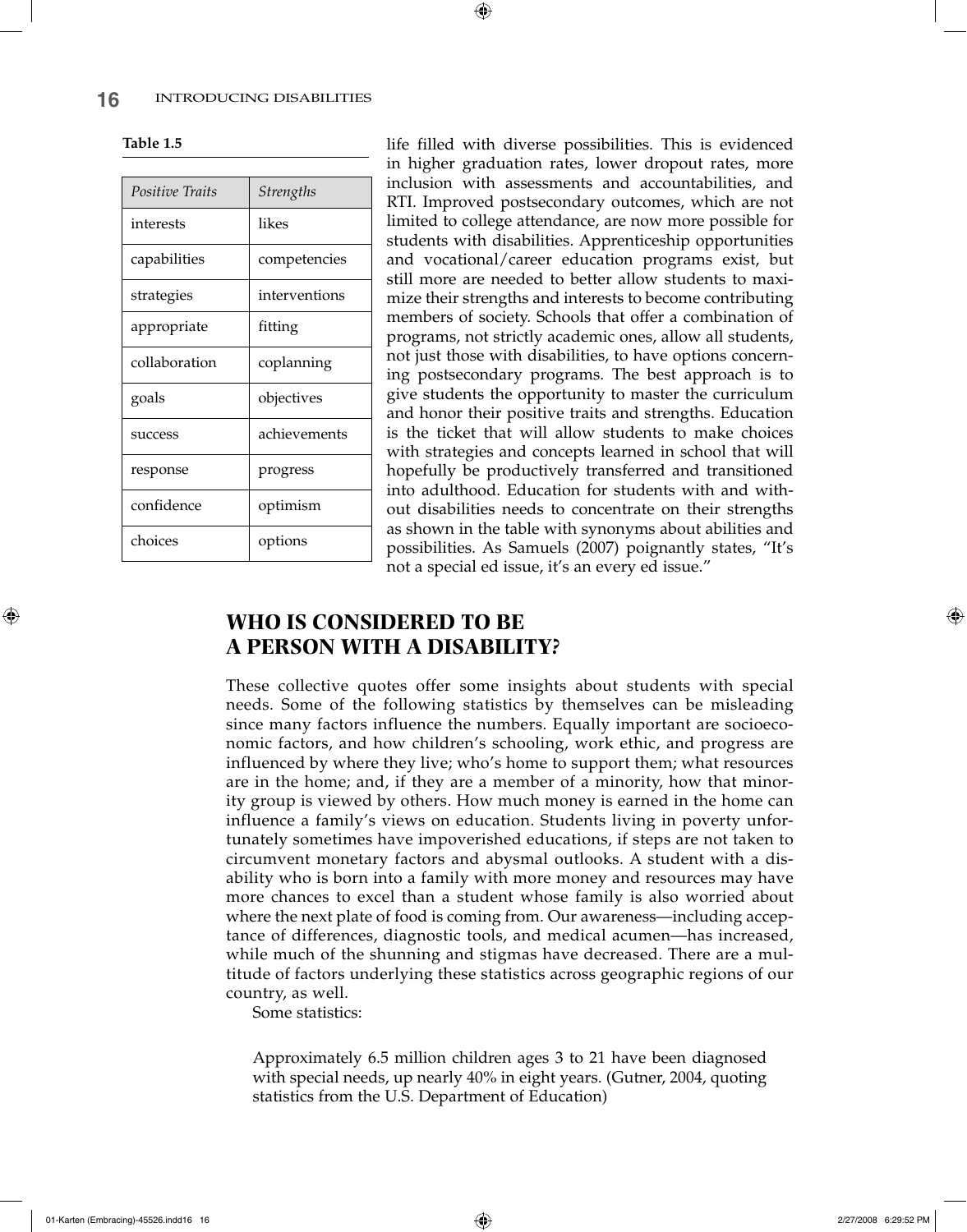In 1976–77, about 3.7 million youth were receiving special education services, which was about 8% of the total enrollment in public schools. Then in 2005–2006, about 6.7 million students were receiving services under IDEA, which was about 14% of the public school enrollment. (U.S. Department of Education, 2007)

More than 10% of U.S. households have offspring (adult children included) with special needs. (Gutner, 2004, quoted from www.pacer.org)

Among school age youth (ages 6–21), specific learning disabilities were the most prevalent disability and had the largest increase in service receipt from 1976–2001. It increased threefold—from 2% to 6%. (U.S. Department of Education, National Center for Education Statistics, 2006)

The U.S. Centers for Disease Control and Prevention estimates that the number of children who received special education for autism and related disorders increased from 22,664 in 1994 to 141,022 in 2003. (Unger, 2006)

Autism is the fastest growing disability in the U.S., more prevalent than childhood cancer and juvenile diabetes. More boys than girls are affected with a ratio of 4:1. (Rivera, 2007)

In April 2007, researchers from the Federal Centers for Disease Control and Prevention and the Interdisciplinary Council on Developmental and Learning Disorders presented a report that said about 17% of U.S. children have a developmental disability such as autism, mental retardation and attention deficit-hyperactivity disorders, but that fewer than half are diagnosed before starting school. (Tanner, 2007)

Black students with disabilities were more likely than students of any other race or ethnicity to spend less than 40% of their day in a regular classroom and were the most likely to be placed outside of a regular school. (National Center for Education Statistics, 2005)

Lynda Price, an associate professor of special education at Temple University, estimates that as many as one in 10 adults may have a learning disability and that the vast majority conceal it from workplace supervisors. (Zimmerman, 2006)

After evaluating data submitted from states, the U.S. Department of Education released evaluations in June 2007 of each state's efforts to teach children with disabilities from infants to secondary school students. Most states received grades of *needs assistance* or *needs intervention,* with only nine making the highest grade, *meets the requirements,* for students aged 3 to 21. For services for infants through 2-year-olds, 15 states met requirements while the others ranked as needing assistance or needs intervention. None of the states received the lowest category since 2007 was the baseline year for the data. In addition, states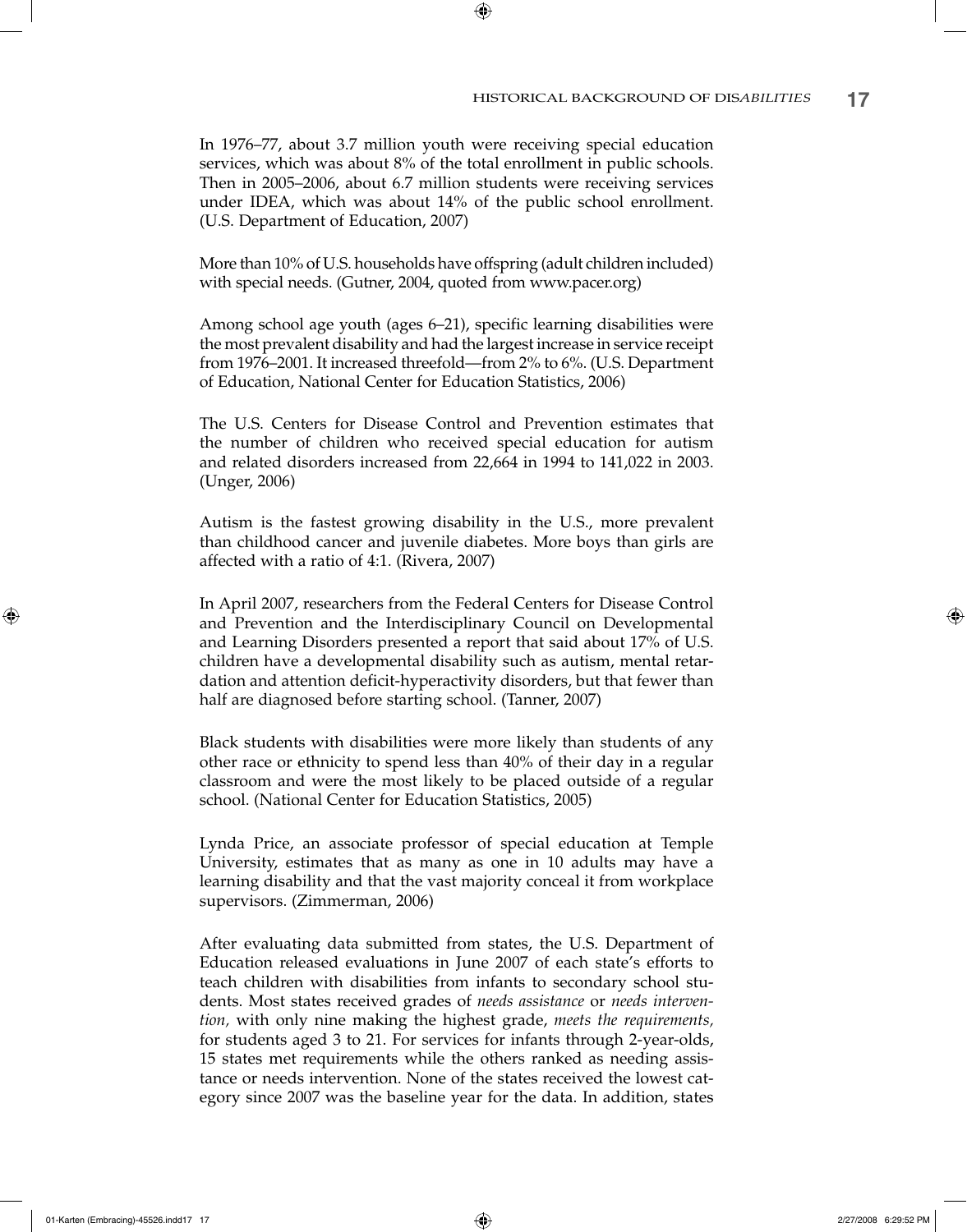now need to submit state performance plans (SPP) which tell of their intended improvement plans for the next six years. (Samuels, 2007)

The accountability bar is now raised, with states paying attention to the data. Each state also must submit an APR, which is its Annual Performance Report of progress toward the SPP. So it seems that IEPs under IDEA and LEAs have led to SPPs with APRs! (Translation: Individualized Education Programs under the Individuals with Disabilities Education Act and Local Education Agencies have led to State Performance Plans and Annual Performance Reports!) The following table outlines some statistics about the approximately 54 million people in the United States with disabilities compared to those without disabilities.

| Table 1.6 | Disability Comparisons Across Genders, Ages, Populations, and Locations |  |  |  |  |
|-----------|-------------------------------------------------------------------------|--|--|--|--|
|-----------|-------------------------------------------------------------------------|--|--|--|--|

| Gender                                                                                                                                                             | 8% of boys                                                | $4\%$ of girls                          | Aged 5-15           |
|--------------------------------------------------------------------------------------------------------------------------------------------------------------------|-----------------------------------------------------------|-----------------------------------------|---------------------|
| Gender                                                                                                                                                             | $12\%$ of men                                             | 11% of women                            | Aged 16-64          |
| Gender                                                                                                                                                             | 38% of men                                                | 42% of women                            | Aged 65<br>or older |
| Employed                                                                                                                                                           | $42\%$ of men<br>(4 million)                              | 34% of women<br>$(3.5 \text{ million})$ | Aged<br>$21 - 64$   |
| Sensory disability involving<br>sight or hearing                                                                                                                   | $4.1\%$ of<br>noninstitutionalized<br>civilian population | 10.8 million<br>people                  | Aged 5 or<br>older  |
| Conditions that limit basic physical<br>activities such as walking, climbing<br>stairs, reaching, lifting, or carrying                                             | $9%$ of<br>noninstitutionalized<br>civilian population    | 23.6 million<br>people                  | Aged 5 or<br>older  |
| Physical, mental, or emotional<br>condition causing difficulties in<br>learning. Can include remembering<br>and concentrating                                      | $5.1\%$ of<br>noninstitutionalized<br>civilian population | 13.5 million<br>people                  | Aged 5 or<br>older  |
| Physical, mental, or emotional<br>condition causing difficulties in<br>home settings. Can include difficulty<br>in dressing, bathing, or moving<br>inside the home | $2.7\%$ of<br>noninstitutionalized<br>civilian population | 7 million people                        | Aged 5 or<br>older  |
| Difficulty going outside the home<br>such as visiting a doctor or shopping                                                                                         | $4.9\%$ of<br>noninstitutionalized<br>civilian population | 10.7 million<br>people                  | Aged 16<br>or older |
| Condition that affects ability to work<br>at a job or business                                                                                                     | 11.8 million people                                       |                                         | Aged<br>$16 - 64$   |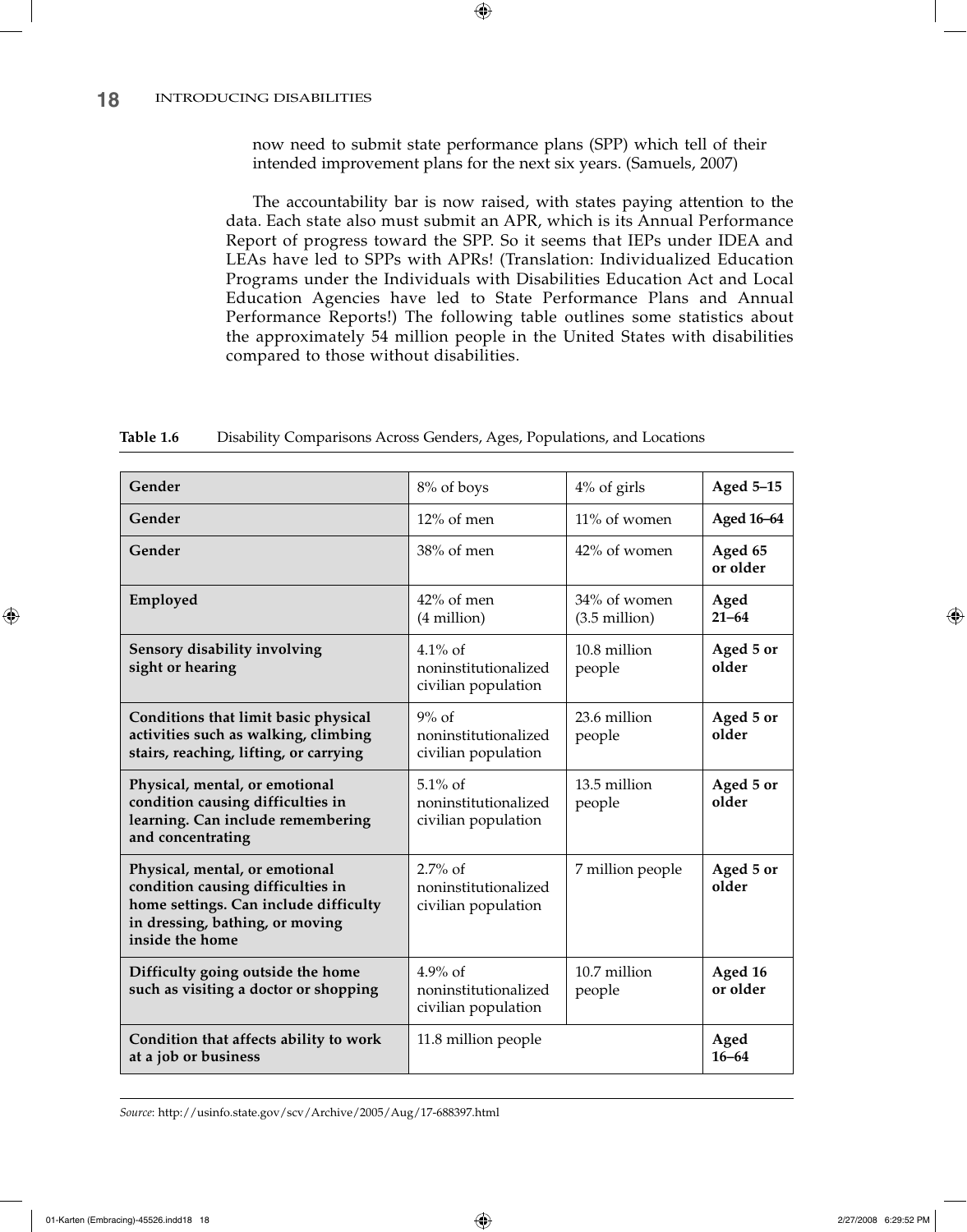#### **Difference Is Not a Deficiency!**

Teachers today have increased education and awareness about disabilities. Increased visibility has also led to more acceptance. Today's changing attitudes try to dissolve stereotypes to treat all students with dignity. However, at times the labels or names themselves can be the obstacles. Racism, ageism, sexism, and *disabilitism* still exist, even though much legislation has attempted to prevent these negative prejudicial practices and mindsets. Civil rights and educational laws prohibit discrimination based on different abilities, yet the laws do not always translate into positive everyday practices in schools and beyond.

Working collectively, some members of society still need to realize that a difference does not translate to a deficiency. There is no social ladder of competencies, with disabilities placed on lower rungs. It would be naive to say that all individuals are as capable and intelligent, because all individuals are not the same. Some students with more severe disabilities will consistently require help with daily activities such as mobility, toileting, feeding, and more. Even if students with more severe developmental needs are given the same opportunities, the results will differ. However, it is not naive to say that all students can achieve their highest potentials with *different types of ladders.* This begins in a school setting with peer education and self-advocacy for all. When challenges are presented to students, it means that teachers possess high expectations for all, wanting students to maximize their assets. Challenges are not intended to frustrate students, but to recognize that each student is capable of achieving individualized cognitive advances. This should never be translated into a classroom setting with teachers assuming negative results and automatically diluting objectives from a lesson's content. If students are not introduced to the curriculum content because the assumption is that they *won't get it,* then students are set up for future failures. Since the curriculum spirals, the *knowledge foundation* will then weaken. Increased placements in general education classrooms are affording students with disabilities more opportunities and matching strategies to help them understand curriculum concepts. In addition, improved attitudes toward students with disabilities through positive peer interactions eventually become societal gains with experiences stored, translated, and applied to adult environments.

Complications occur when moral, medical, social, political, and cultural issues interfere with the learning. Students should not be expected to conform to and match standards set by outsiders, without ascertaining whether or not the learners have the prerequisite skills, knowledge, and experiences. Many families with differing cultural values from those of the school system often do not understand these standards. Also true is that some families have expectations that differ from those set at school levels. Some families have higher expectations and some families have lower ones. Other families have realistic viewpoints and expectations for daily and future achievements that are sometimes not recognized by the school. Compromise, communication, and cooperation correct mismatched and misguided expectations and replace them with realistic goals.

It is a challenge for all if stereotypical attitudes are shown by peers, teachers, administrators, legislators, and other adults in the community toward those with differences. Fortunately today, fair treatments overrule those archaic prejudicial attitudes. Politicians are lobbied to change laws and acknowledge inequities. Attempts to end discrimination with educational laws try to diminish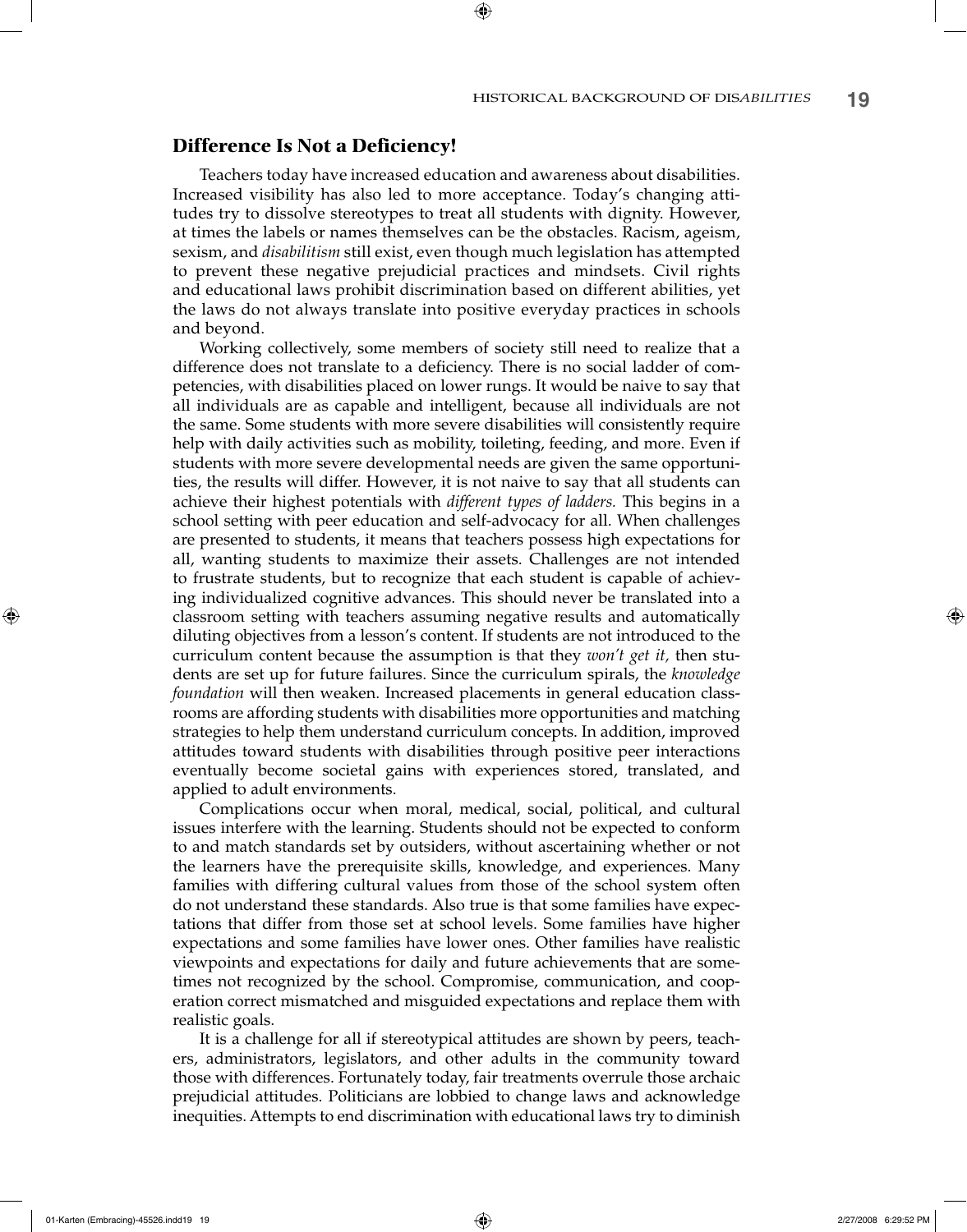the disparity among scores across disability categories, socioeconomic levels, and races. The next section outlines some of these legislative issues in schools and communities.

# **LEGISLATION SAYS . . . AND THE CLASSROOM DOES**



Like tortoises who have hard shells to protect themselves from predators in their environments, people with disabilities must be protected from predators with *disabilitiphobia* and their sometimes unfriendly, unwelcoming, unproductive environments. It's unfortunate that society needs courts to mandate fair treatments to people with disabilities. Why can't everyone just be on automatic pilot to *do* 

*the right thing?* How fortunate that many people of all abilities and ages do not need legislation to spell out the right way to act toward those with disabilities.

Even with legislation, however, disability discrimination still occurs, with people testing the laws' limits and limiting a student's potential. Ultimately, this results in further disabling the potential of a person with a disability. However, when schools foster accepting attitudes, then the peers who will become the future neighbors, coworkers, employers, or employees of a student with a disability will not need a law to tell them just what constitutes appropriate behavior and fairness!

# **ADA—Americans with Disabilities Act**



(Hopefully, one day to be *A Dream Actualized.*)

The Americans with Disabilities Act was passed in 1990 in the United States, but it has been continually interpreted, translated, expanded, and somewhat modified through individual court cases since that date. It's a civil rights law that guarantees equal opportunity for individuals with disabilities in employment, public accom-

modation, transportation, state and local government services, and telecommunications. Even though the law itself remains intact, it has been amended and tested in the courts. This is partly because of its wording and what ADA states and sometimes what it does not specify.

ADA says that an individual with a disability

- 1. has a physical or mental disability that limits one or more major life activities,
- 2. has a record of such impairment, or
- 3. is regarded as having such an impairment.

The following table outlines and compares what is and what is not considered to be a disability under ADA. Sometimes there is a fine line that specifies what is and what is not protected. For example, sometimes being careless, disorganized, irresponsible, or stubborn may be considered as negative personality traits, yet can be part of a disability, as well. Students with oppositional defiant disorder or AD/HD may display such traits. ADA affects school settings in various circumstances. An example would be that when students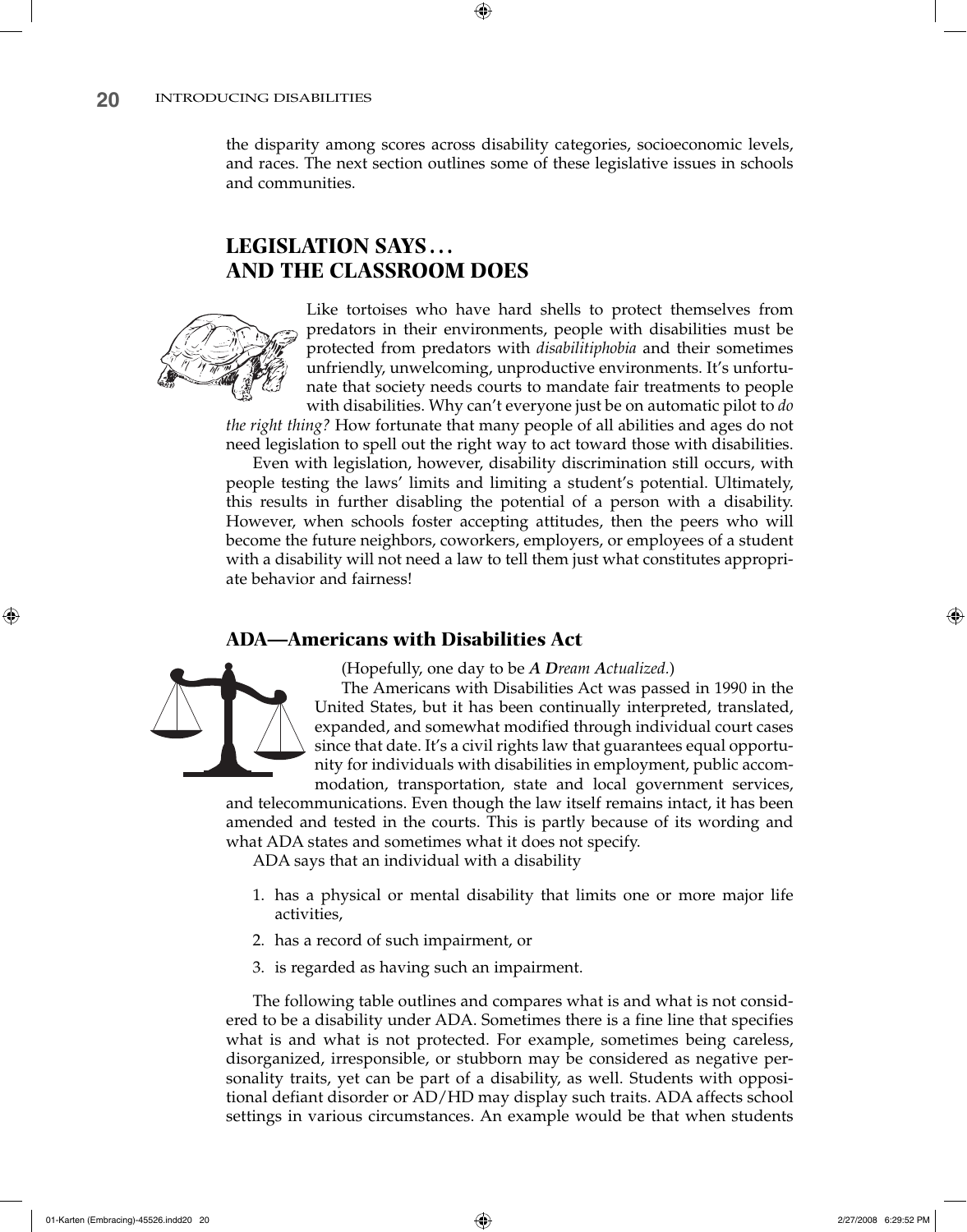with disabilities are gainfully employed in the community, they cannot be discriminated against or denied opportunities if they are competent for the job, based upon their disability. If a student with a disability was denied physical access to his or her classrooms or extracurricular activities due to structural barriers, that would be an ADA concern. If a student had a dog companion and was denied school or community access, that would also be an ADA matter. If a Board of Education meeting was held on the second floor of a building without an elevator and a student or parent in a wheelchair could not attend, that would also be an ADA concern. Not providing a sign language interpreter during a parent–teacher conference or an IEP meeting, if interpretive needs were known in advance, would also be an ADA concern in a school setting. It addresses the following areas with deliverable results that are at times placed on a courtroom's agenda.

| <b>ADA</b> Domains                 | Specifics such as                                                                                                                                         |
|------------------------------------|-----------------------------------------------------------------------------------------------------------------------------------------------------------|
| Public accommodations              | Bringing a wheelchair on a beach or to a sports event<br>Going to a restroom<br>Enjoying a park                                                           |
| Commercial facilities              | Shopping at malls<br>Dining at restaurants<br>Obtaining hotel accommodations<br>Riding a rollercoaster                                                    |
| Employment                         | Securing a job (if qualified) without a disability interfering with<br>being hired and keeping that job<br>Being treated fairly at that job or employment |
| Transportation                     | Having access to a bus, train station, taxi cab, plane, and beyond                                                                                        |
| <b>State and Local Governments</b> | Attending and participating in a local Board of Education<br>meeting<br>Running for public office<br>Voting                                               |
| Telecommunications                 | Talking on a telephone<br>Having computer access                                                                                                          |

**Table 1.7** ADA Domains: To ADA or Not to ADA

# **REMOVING BARRIERS**

Barriers have been erased by removing inaccessible facilities and replacing them with appropriate environments and conditions. Students using wheelchairs for mobility now have appropriately designed ramps, elevators, and physical spaces. The student using a wheelchair is not to be discriminated against in the school and the work environment when compared to a student or coworker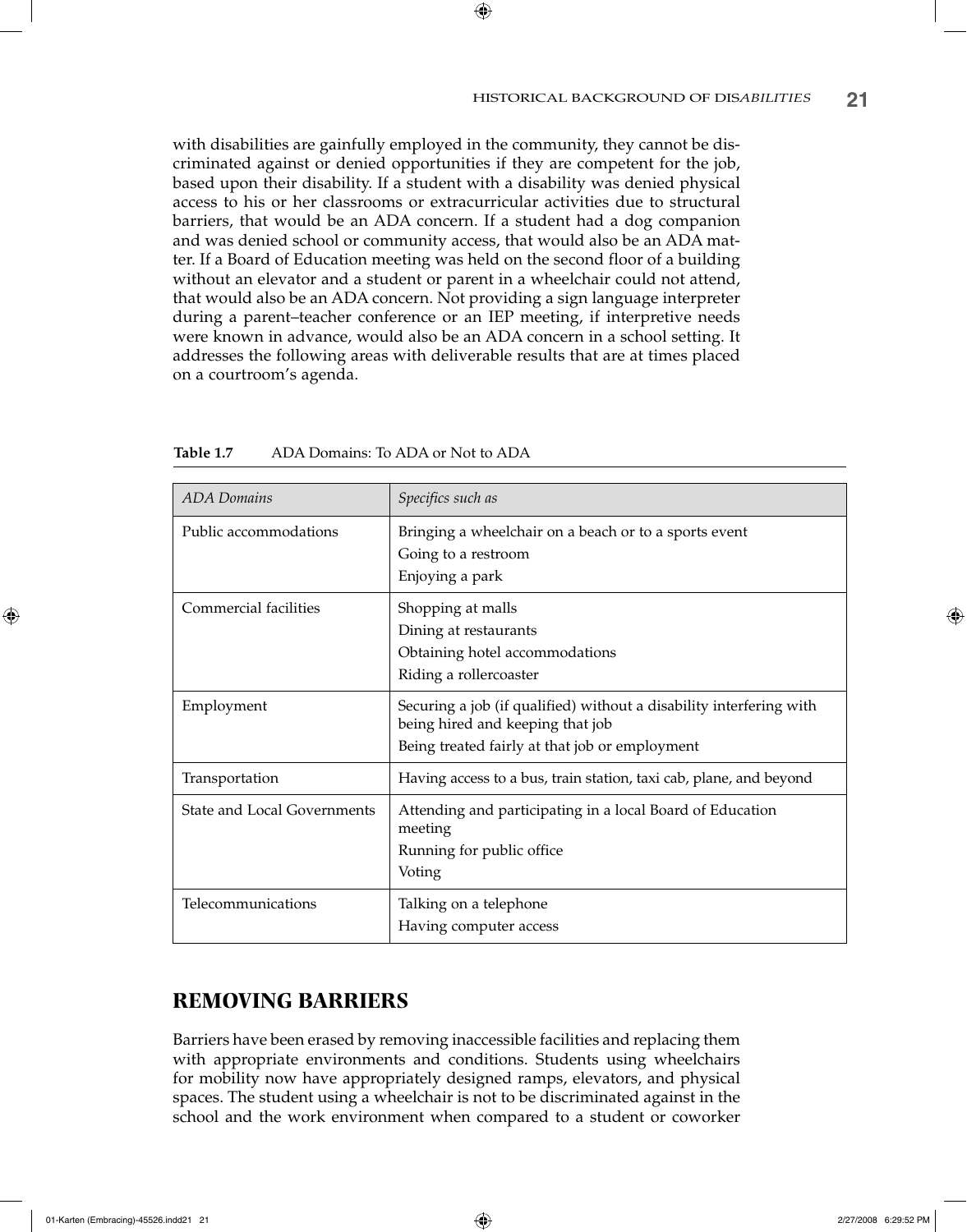| Considered a Disability                                                                                                                                                                                                                                                                                                                                                                                                                                     | Not Considered a Disability                                                                                                                                                                                                                  |  |  |
|-------------------------------------------------------------------------------------------------------------------------------------------------------------------------------------------------------------------------------------------------------------------------------------------------------------------------------------------------------------------------------------------------------------------------------------------------------------|----------------------------------------------------------------------------------------------------------------------------------------------------------------------------------------------------------------------------------------------|--|--|
| Physiological disorder or condition, including<br>effects to neurological, musculoskeletal, special<br>sense organs, respiratory, cardiovascular,<br>reproductive, digestive, endocrine, hemic,<br>lymphatic, and genitourinary systems<br>Mental impairments can include mental<br>retardation-known in some states as<br>intellectual disability or organic brain<br>syndrome-and also emotional or mental<br>illness, and specific learning disabilities | Disadvantages stemming from<br>• Environmental<br>• Cultural<br>• Economic factors                                                                                                                                                           |  |  |
| Permanent disabilities that people are born<br>with and ones that will not change or<br>significantly improve over time                                                                                                                                                                                                                                                                                                                                     | Some temporary disabilities that vary in<br>symptoms are sketchy issues, such as<br>ascertaining just what length of time a person<br>has to hold a disability in order for it to be<br>considered as interfering with a major life activity |  |  |
| Emotional impairments, e.g., bipolar disorder,<br>passive-aggressive personality disorder                                                                                                                                                                                                                                                                                                                                                                   | Personality traits such as being careless,<br>disorganized, or irresponsible                                                                                                                                                                 |  |  |
| Person who cannot read because he or she has<br>dyslexia or perceptual disorders                                                                                                                                                                                                                                                                                                                                                                            | A person who cannot read because he or she<br>dropped out of school                                                                                                                                                                          |  |  |
| Person with a psychiatric diagnosis of stress<br>disorder                                                                                                                                                                                                                                                                                                                                                                                                   | Someone under situational stress                                                                                                                                                                                                             |  |  |
| Person who is blind or has considerable visual<br>impairments                                                                                                                                                                                                                                                                                                                                                                                               | Someone with 20/60 vision                                                                                                                                                                                                                    |  |  |
| A person who cannot walk or has limited mobility                                                                                                                                                                                                                                                                                                                                                                                                            | A person who cannot run fast in a marathon                                                                                                                                                                                                   |  |  |
| Someone with a disabling permanent back<br>injury                                                                                                                                                                                                                                                                                                                                                                                                           | Someone who complains of back pain, and then<br>plays a game of football or works in another job<br>that requires physical labor                                                                                                             |  |  |
| Someone who had cancer or had a mental<br>illness at one time (having a record of the<br>disability)                                                                                                                                                                                                                                                                                                                                                        | Someone with a broken leg or who is going<br>through a mentally upsetting time, such as a<br>loss, death, or divorce                                                                                                                         |  |  |

*Source:* National Institute on Disability and Rehabilitation Research: Core Curriculum (Adaptive Environments), http://www.ed.gov/ about/offices/list/osers/nidrr/index.html, and Bureau of International Information Programs, U.S. Department of State (2005).

> who is able to walk. A child who is blind can no longer be denied access to job opportunities if he or she is qualified. A girl who is deaf can show her ability to complete the same job as someone with better hearing. A student who initially had difficulties learning now has increased opportunities to become a productive adult. He or she is now allowed access to the same opportunities as everyone else in public accommodations, commercial facilities, employment, transportation, and telecommunications. The *idea* was for ADA to be translated to *A Dream Actualized!*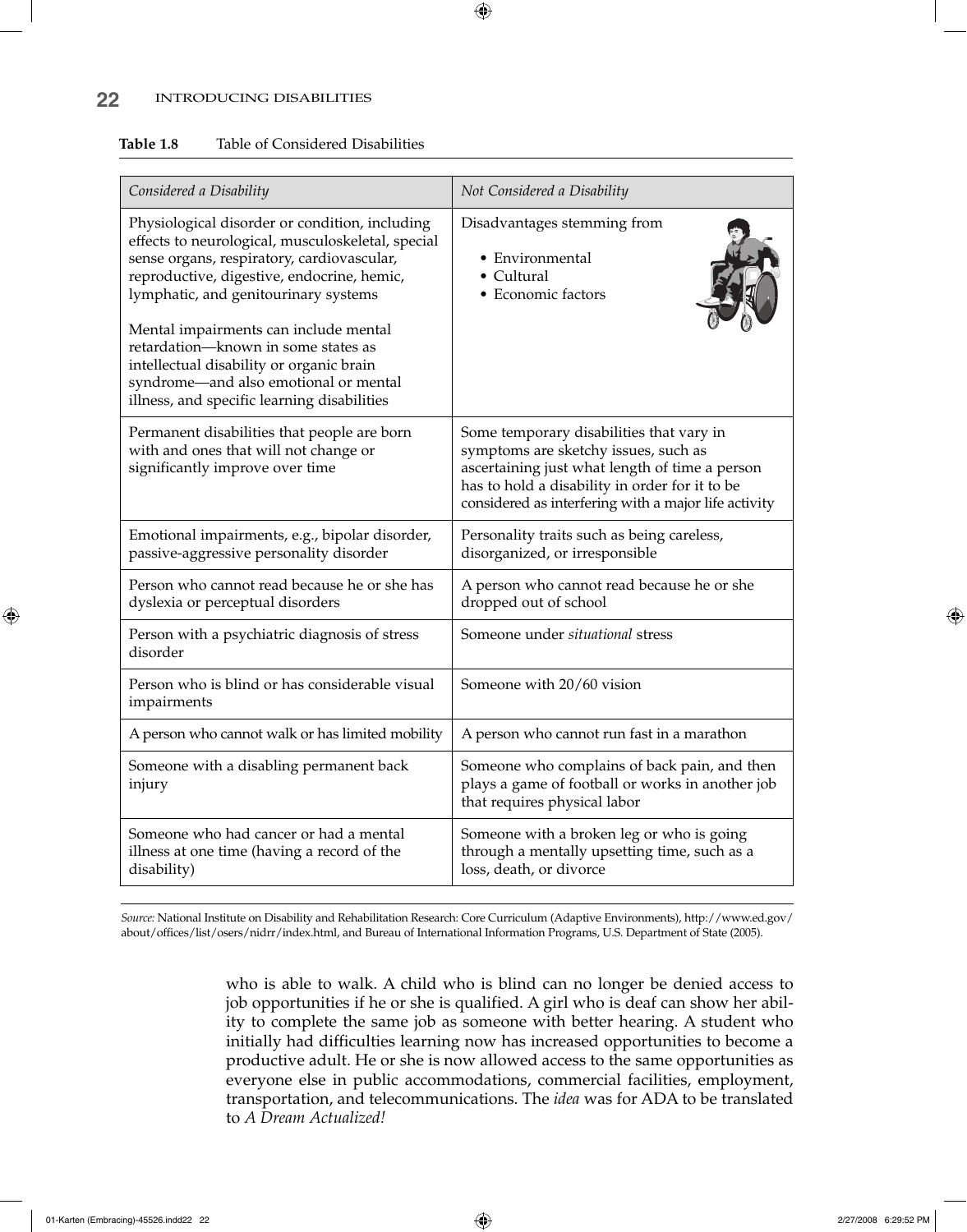Even though ADA has allowed people with disabilities to participate in many more aspects of society, the law is still not perfect. Some establishments that initially waited to be challenged before complying with the law discovered that ADA was here to stay, and other establishments and employers are still challenging the law. At the time of publication, ADA is being discussed on the hearing floor of the Senate. The ADA Restoration Act of 2007 is designed to amend ADA by not allowing employers to say a person is too disabled to do the job, but not disabled enough to be protected under ADA. Specific disabilities caught in this grey area of the law include, but are not limited to, individuals with epilepsy, physical impairments, hearing loss, and mental illness who are able to regulate their disabilities with medication, prosthetics, or hearing aids. The ADA Restoration Act of 2007 is a bill that proposes to amend ADA to require courts to focus on whether a person has experienced discrimination *on the basis of disability,* rather than first requiring individuals with disabilities to demonstrate that they are substantially limited in some major life activity as the language now states. This way, more protection would be restored to the individual with the disability, rather than protecting the employer, which was not ADA's original intent. This restoration act is trying to alter the definition of a disability to allow a high quality of opportunity and participation for people with disabilities and thereby end all types of discrimination. However, the best part about ADA and other legislative laws is that they are not stagnant, but rather are consistently revisited and improved to remove barriers presented by unfair societal practices in schools and communities.

#### **Universal Design**

The following quotes and principles about *universal design* emphasize the need for appropriate pre-service and in-service teacher education about how to *universally* reach students in prepared classrooms.

Universal design focuses attention on the one standard that matters most, providing the education that each student needs. Just as electronic devices and public buildings can be designed to be used equally well by all individuals, schools can be redesigned to allow equal and easy access to appropriate learning for all students. (Rycik, 2005)

The idea of teachers considering all students and their individual needs before designing instruction and assessment practices has been a long time coming. What a difference this approach makes to teachers who no longer have to adjust and adapt their lessons and assessments to accommodate the students because the needed flexibility is already built in. (McNary, Glasgow, & Hicks, 2005)

The Individuals with Disabilities Education Act mandates that schools provide accessible materials to students with exceptionalities at the same time as their peers without disabilities. This, combined with advances in universally designed instructional materials, will give students with disabilities better access to the general education curriculum and promote their educational achievement. (Hopkins, 2006)

Universal design was originally an architectural term geared toward making buildings accessible, yet it's now an even more *universal* term. The main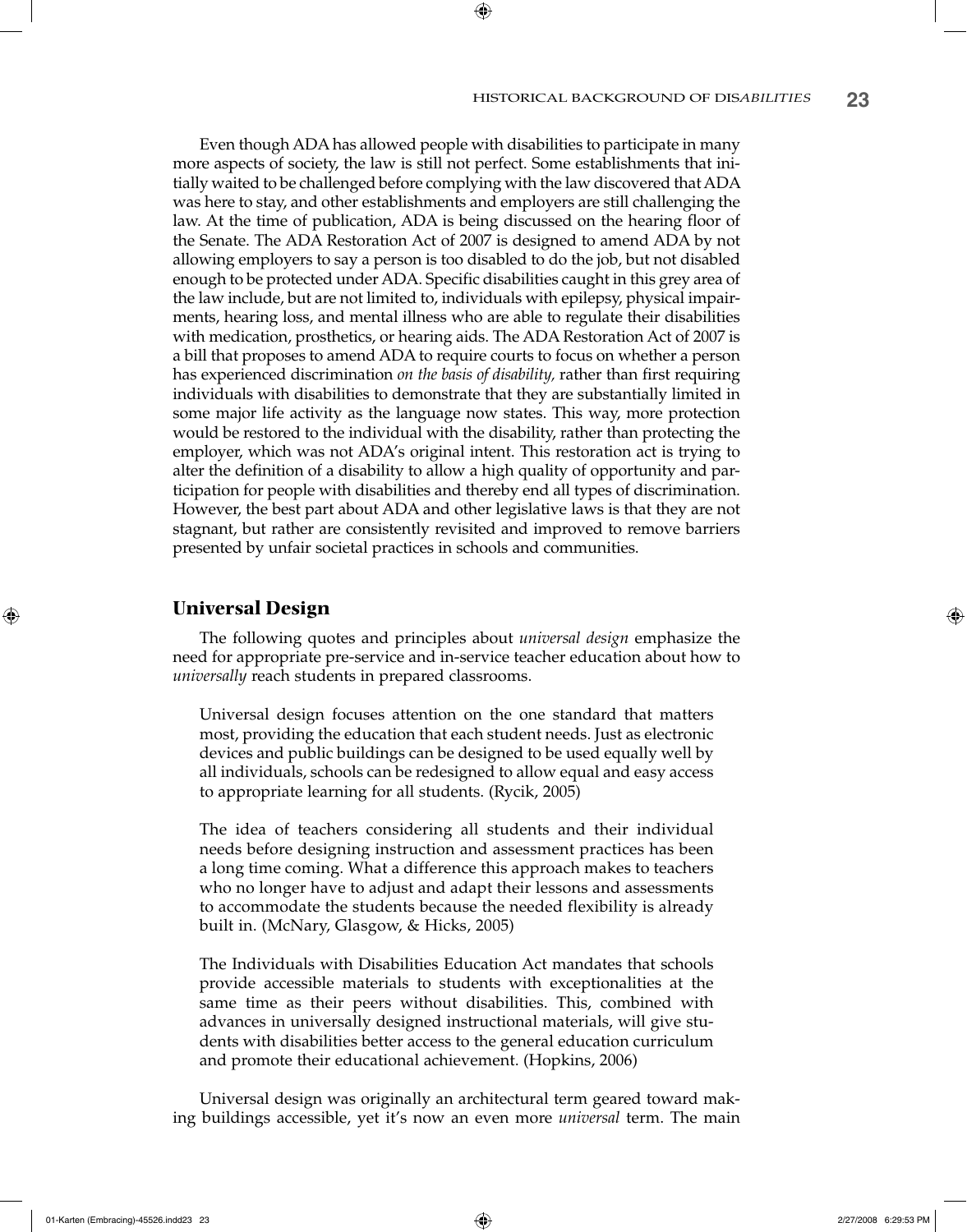focus is to have products and services available without having to redesign structures for each person's needs. Examples include having Braille numbers written in hotels on room doors and in elevators to indicate floors without a person who is blind first having to request it. Someone who is blind can *see*  that the supports are all in place. Curb cuts for people who use wheelchairs have also helped those with wheeled suitcases or shopping carts, those on bicycles or roller skates, or even someone pushing a baby stroller. Universal design branches out to people beyond its originally intended audience. Another example is how closed captioning, originally intended to help those who have hearing differences, now helps people with cultural and language differences understand and associate oral conversation with the written word. Captions also accommodate students who have auditory processing difficulties or dyslexia by encouraging them to read along with the spoken words.

Teachers can incorporate this philosophy into their classrooms, making educational designs and basic principles of instruction accessible. This can go above and beyond *universally friendly* environmental designs, to include *universal strategies* that benefit learners with and without disabilities. Universal design increases all students' access to the general education curriculum and sets up students with and without disabilities for *inclusionary classroom successes.* UDI (universally designed instruction) tries to include all learners' possible needs by having available supports and frameworks already built into lessons, taking a proactive, rather than a reactive, *What do I do now?* approach. Later on, this is translated into creating universal lifelong learners.

Universal design does not mean that students are all simultaneously learning or mastering identical concepts at the same level of understanding. It translates to a classroom with tools and strategies already in place for children to achieve greater school successes. Now when students and teachers travel down that classroom road, they are equipped with materials and strategies already anticipated to implement and receive instruction. The following table gives specific classroom applications that apply the principles of universal design to help students work toward the achievement of higher learning, behavioral, and social outcomes.

#### **IDEA—Individuals with Disabilities Education Act**

(My definition: **I**t **D**elivers **E**ducational **A**ccess!)

First it was P.L. 94-142, the Education for All Handicapped Children Act (EHA), back in 1975, guaranteeing a FAPE (free, appropriate public education) to children with disabilities in the United States. This law changed and improved the way students with disabilities were identified, educated, and evaluated with trios of initials such as *IEPs, LREs,* and *LEAs* (spelled out as individualized education programs, least restrictive environments, and local education agencies). P.L. 94-142 also provided due process protections for children and their families. Children with disabilities no longer faced educational exclusion, but were given equal access to learning opportunities, and consequently a better future.

In 1983, the law expanded to include preschool special education programs, early intervention, and transition programs. Then amendments to EHA (P.L. 99-457), in 1986, mandated services to children starting at birth. Infants, toddlers, and preschoolers were all included through early intervention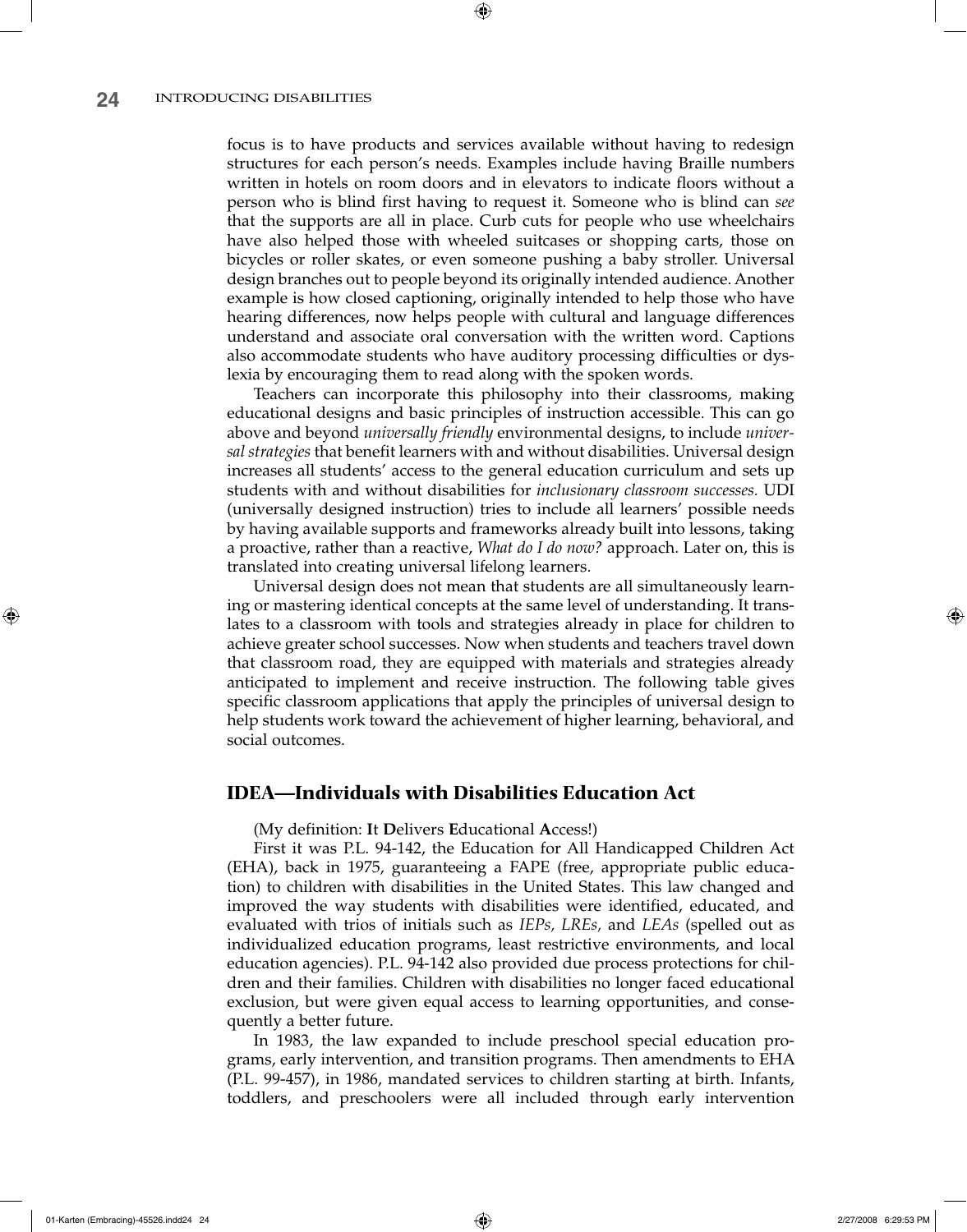| Descriptions                                                                                                                                                                                                                                          | Objectives                                                                                                                                                                                                                                                                                                       |  |
|-------------------------------------------------------------------------------------------------------------------------------------------------------------------------------------------------------------------------------------------------------|------------------------------------------------------------------------------------------------------------------------------------------------------------------------------------------------------------------------------------------------------------------------------------------------------------------|--|
| Content-related visual dictionaries                                                                                                                                                                                                                   | To help students better understand vocabulary by<br>offering semiabstract connections to written texts                                                                                                                                                                                                           |  |
| Thematic clip art                                                                                                                                                                                                                                     | To increase conceptual understandings, helping<br>students to visualize the learning                                                                                                                                                                                                                             |  |
| Textbooks and literature on tape                                                                                                                                                                                                                      | Easier to follow comprehension of stories and<br>information                                                                                                                                                                                                                                                     |  |
| Cut up tennis balls on the bottoms of<br>chairs                                                                                                                                                                                                       | To lower extra noises and distractions and assist<br>students with attention issues                                                                                                                                                                                                                              |  |
| Increased technology, e.g., Smartboards,<br>word prediction programs                                                                                                                                                                                  | Help with note taking and focusing, especially<br>beneficial for students with fine motor issues, such as<br>dysgraphia and students with attention issues                                                                                                                                                       |  |
| Lesson plans that consider individual<br>students' needs, likes, and dislikes, e.g.,<br>more strategies built into lessons to help<br>students with learning, such as outlines,<br>graphic organizers, color coding, or<br>using interest inventories | Motivate and connect students to learning on their<br>instructional level rather than their frustrational levels<br>Allows not only students with perceptual issues to<br>understand concepts, but also gives better organiza-<br>tional skills to all students                                                  |  |
| Treating all students with dignity                                                                                                                                                                                                                    | Higher student self-esteem, which translates to taking<br>ownership of learning and attempting even more<br>difficult tasks                                                                                                                                                                                      |  |
| Computer technology                                                                                                                                                                                                                                   | Help all students gain access to information, allowing<br>for individual sensory, physical, and cognitive levels,<br>e.g., talking Web sites, math and reading software,<br>worksheets and graphic organizers, curriculum-<br>connected visuals, animated graphics, along with<br>PowerPoint slide presentations |  |
| Portable handheld speaking electronic<br>dictionaries                                                                                                                                                                                                 | To allow all learners to hear the information to<br>reinforce the written word, aside from helping those<br>students who are blind and dyslexic to increase under-<br>standings of vocabulary, literature, and concepts                                                                                          |  |
| Modeling lessons with increased praise                                                                                                                                                                                                                | To reinforce academic, social, emotional, and<br>behavioral needs and levels of students                                                                                                                                                                                                                         |  |

**Table 1.9** Classroom Application of Universal Design Principles With Access for All

programs that insured future successes, laying down the groundwork to build a solid foundation for a child with a disability to achieve a successful future. Crucial early beginnings were addressed! More changes came in 1990 with P.L. 101-476, when the EHA became IDEA, the Individuals with Disabilities Education Act. This was a major change, since it was the beginning of peoplefirst language, meaning it was not the disability that came first, but the individual! Services were made available to students with autism, traumatic brain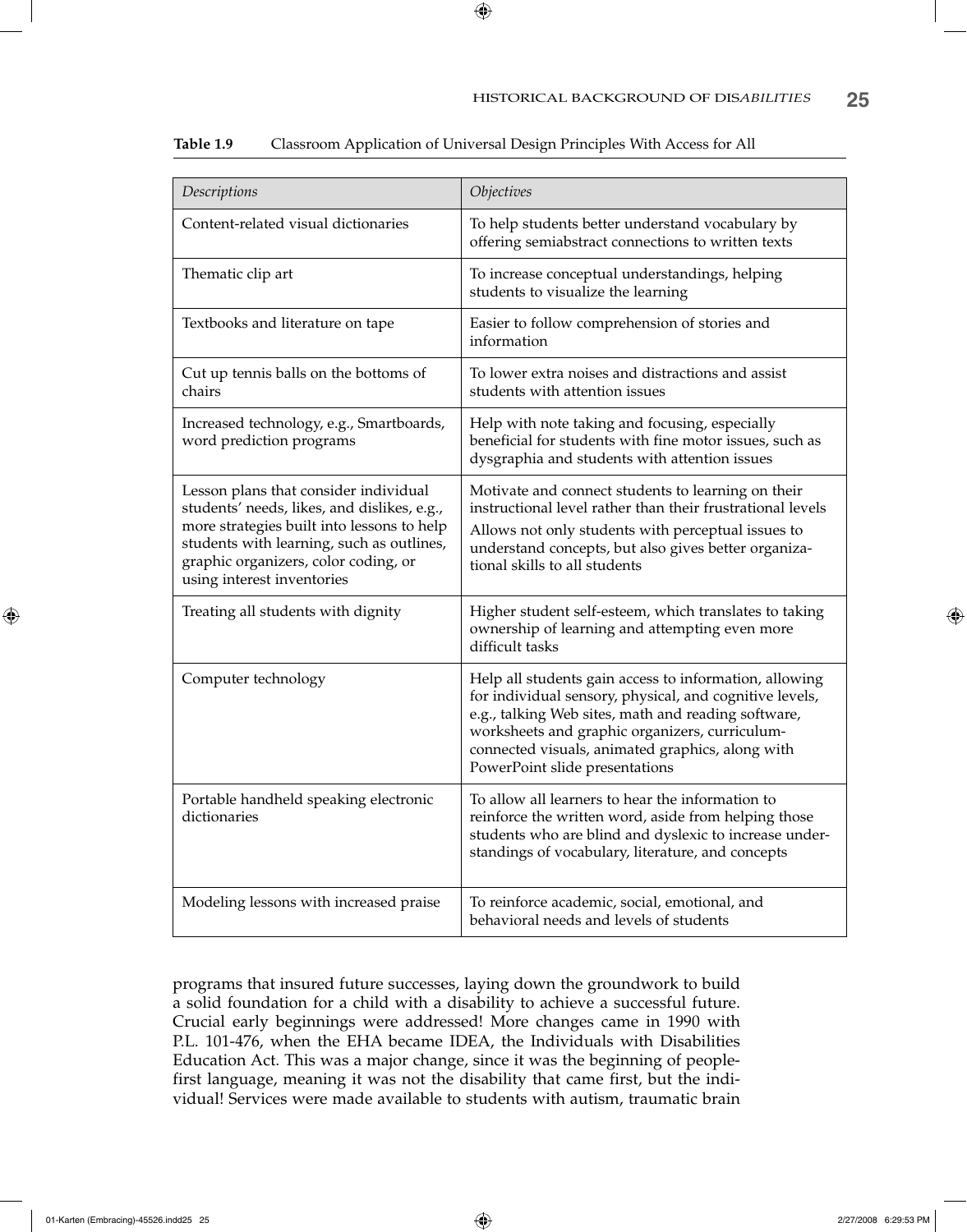injury, students in educational transition, those needing social services, and more. The 1997 amendments (P.L. 105-17) then specified that students would receive transition planning, beginning at age 14. Concern shifted to a child receiving his or her education in the LRE and having that linked to the home environment, with schools and families as partners.

Like ADA, the best part about IDEA is the lack of stagnation. IDEA keeps improving in name and meritorious content. IDEA was again reauthorized and improved in 2004 (P.L. 108-446) to IDEIA 2004 (the Individuals with Disabilities Education Improvement Act). A statement of academic achievement and functional performance or nonacademic goals is now included, with emphasis on students knowing how to get along in the real world. Other highlights include more home input and participation in the IEP, periodic or quarterly progress reports of goals, and not just using a discrepancy model for identifying students with learning disabilities. In addition, teachers need to be highly qualified with more preparation, knowledge, and skills. However, it still remains that schools are not required to provide the best or optimal conditions, but *appropriate ones* that are commensurate with the education and opportunities provided to students without disabilities. More specific details follow.

Districts are now allowed to use other identification processes besides the IQ-discrepancy model to identify students with learning disabilities in tiered models. This involves students' responses to scientifically based instructional practices or research-based interventions (or response to intervention [RTI]). It allows educators to develop criteria for learning disability determination by gathering a variety of data, rather than relying on just one criterion to determine eligibility. Responsiveness to intervention is concerned with monitoring students' levels to prevent academic failures. Research on RTI is still in its infancy, but it holds many promises for students with learning needs in classrooms and schools. Screening, interventions, and monitoring on three different tiers involve implementing comprehensive programs with increased accountability. The ultimate objective is to ensure higher outcomes for students with disabilities. In addition, IDEIA calls for early intervening services (EIS) to be available to students who may not be identified under the special education umbrella, but who may be in general education settings and may also need academic interventions. This includes students in all grades, with a greater emphasis on providing services for students in younger grades before they experience repeated academic and related behavioral frustrations and failures. This IDEA 2004 commitment includes providing professional development to try to circumvent the overidentification of students needing special education services.

Individualized education programs (IEPs) do not have to include benchmarks, unless there are severe cognitive impairments. Measurable academic and functional goal statements still state the student's present level of academic achievement, his or her functional classroom performance, and how the disability impacts upon the programs. Another significant change involves the transition age, which is now set at age 16 or younger if necessary, while the prior IDEA mandated transition services at age 14. Measurable postsecondary goals must take into account a student's age-appropriate interests, even if the student chooses not to attend the IEP meeting. These goals include appropriate training, education, employment, and independent living skills.

IDEA 2004, from NCLB (No Child Left Behind) influences, now requires SE teachers to be highly qualified in the core subjects that they teach. Each state may have its own HOUSSE (High, Objective Uniform State Standard of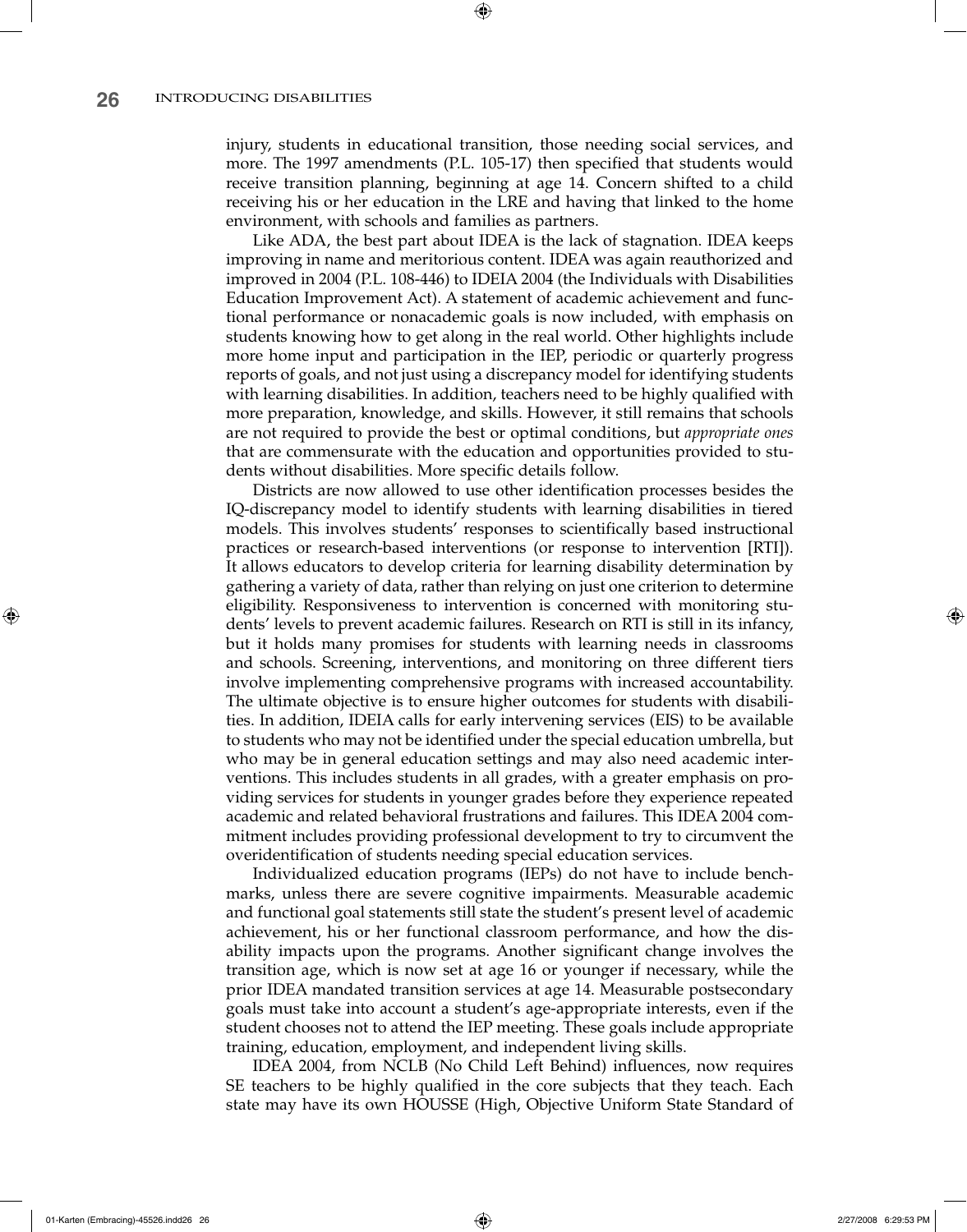Evaluation) for the determination of special education teacher subject competency. The purpose is to allow students the same access to information, regardless of their disability. That includes receiving information in a timely fashion from competent personnel.

IDEA 2004 discipline rules apply to a case-by-case determination of a disability, placement issues, and manifestation determination. The law provides for an *interim alternative education setting* (IAES), which includes allowing the IEP team to consider services when the placement change will last for more than 10 consecutive days and if drugs, weapons, or serious bodily injury are involved. Parents or guardians must be notified of a placement change. The manifestation determination must state whether the conduct was related to the disability or whether it was the result of a district's failure to implement the IEP. Other considerations include the school's knowledge of a disability even if the student is not classified. This gives children certain IDEA protections in circumstances such as prior concern expressed by families and school personnel. It would exclude evaluations that determined no disability or in cases where the parents or guardians refused services or an evaluation.

Overall, students with special needs now are within the realm of achieving a high-quality education in literacy, numeracy, language, communication, and social and behavioral skills in natural settings with their peers. This includes timely interventions with families' involvement enhanced to maximize students' potential. These continual reauthorizations of the law show that complacency concerning students with disabilities is not an option, and now the law is offering increased protections!

Services and supports also spill over to nonacademic settings to allow students with disabilities more participation beyond the classrooms. Examples of potential extracurricular activities include allowing a student with dyslexia to perform in a school play with extra help to read his or her lines, or providing a student in a wheelchair with access and accommodations to play on a volleyball or basketball court with his or her peers who do not have disabilities. Increased interactions with peers outside the confines of the classroom walls will be a win–win for all!

Current laws and inclusion policies also result in more students with disabilities attending college. It is not a requirement, but students now have more options! This not only includes those with learning disabilities or attendance at *special* colleges, but it also includes students with autism, Down syndrome, and other emotional, intellectual and developmental disabilities attending the same campuses as their age-appropriate peers. The Education Life section of the *New York Times* (Kaufman, 2006) stated that although many of these students will not be taking Shakespeare or physics courses, they are now being prepared to enter the workforce beyond just having entry-level jobs. Social skills gains are attainable due to modeling, peer mentoring, adult guidance, and family assistance. Legislation has positively impacted postsecondary school opportunities for young adults. This translates into both personal and societal gains.

How is this all possible? It goes back to everyone's positive and encouraging attitudes. This includes school personnel, families, communities, peers, and the students themselves. Differentiation applies not only to instruction, but also to encouraging positive attitudes that spurred and continue to spur legislative protection for students with disabilities! The ultimate goal, for students with disabilities to lead independent and productive adult lives, is now a priority in school settings from the early ages onward!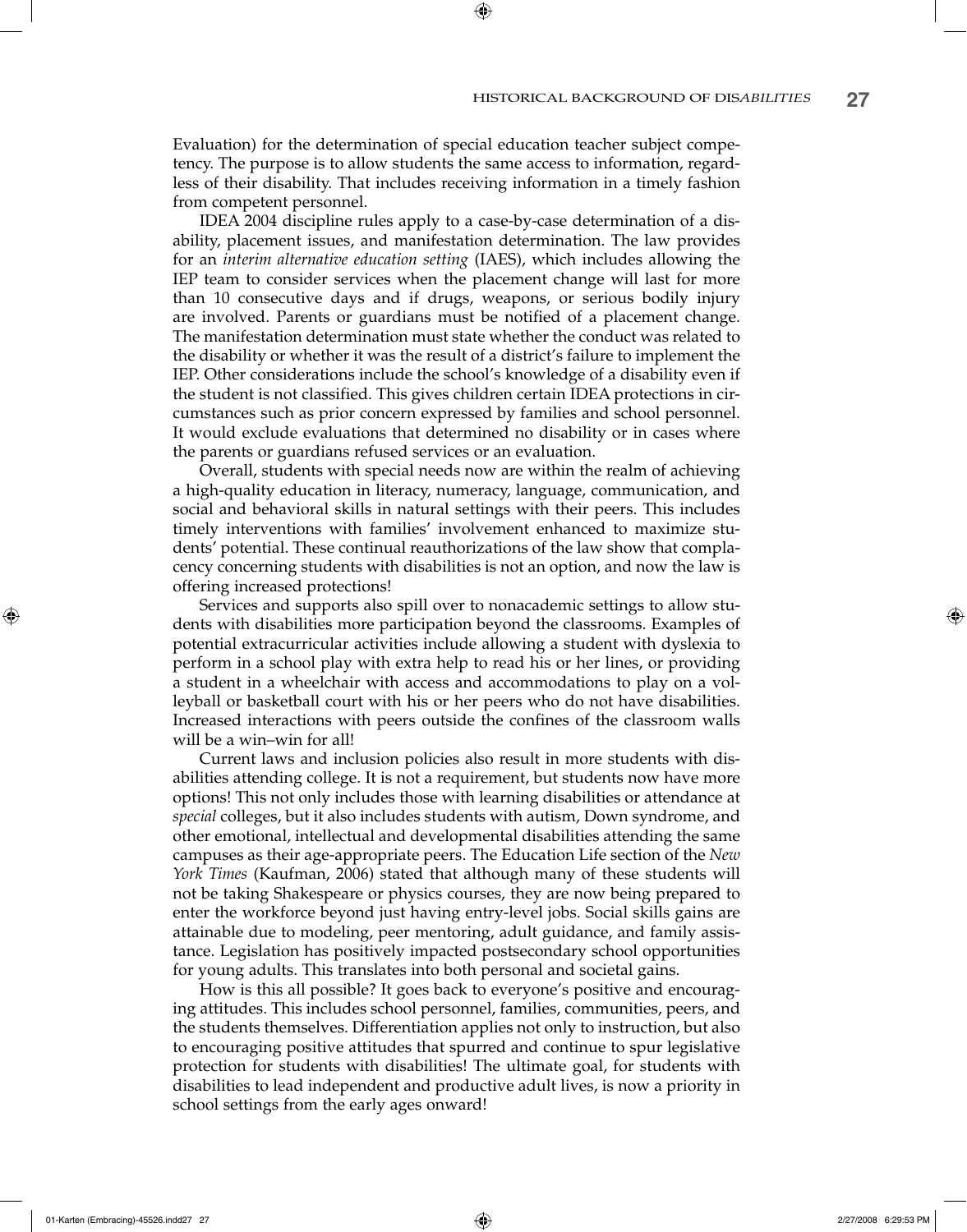# **An Analogous IEP: Learning Road Map**



Writing measurable IEP goals with reasonable accommodations that align to academic standards does not have to be an arduous task. Aside from being required by the law, an IEP (*It's Educationally Prudent*) is a practical tool that says, "Let's figure out a *learning road map* for this student."

| Table 1.10 | Table of School Mapping |
|------------|-------------------------|
|------------|-------------------------|

| Mapping Your Destination                                 | School Map                                                                                                                                                                                                                                                                                                                                                                                                                                                                                                                     |  |  |
|----------------------------------------------------------|--------------------------------------------------------------------------------------------------------------------------------------------------------------------------------------------------------------------------------------------------------------------------------------------------------------------------------------------------------------------------------------------------------------------------------------------------------------------------------------------------------------------------------|--|--|
| What's your starting point?                              | State the child's present level of academic achievement and<br>functional performance.                                                                                                                                                                                                                                                                                                                                                                                                                                         |  |  |
| Measure the distance<br>traveled over a certain<br>time. | How will child's progress toward meeting the goals outlined be<br>measured?<br>(Progress can be reported concurrently with report cards or sent home                                                                                                                                                                                                                                                                                                                                                                           |  |  |
| Research the best route.                                 | at set time intervals.)<br>To the greatest extent possible, base IEP recommendations on<br>peer-reviewed research. Gather input from all personnel.                                                                                                                                                                                                                                                                                                                                                                            |  |  |
| When should the journey<br>begin?                        | Age 3 and Child Find, which is Part C of IDEA, providing for early<br>interventions and services for students with disabilities, from birth to<br>age 21. This early location and identification appropriately targets and<br>addresses developmental, physical, cognitive, and emotional needs of<br>students with disabilities with appropriate services.                                                                                                                                                                    |  |  |
| Will your trip be timed?                                 | Benchmarks and short-term objectives are only needed for<br>children with disabilities who take alternate assessments aligned to<br>alternate achievement standards (those with more severe cognitive<br>impairments). IEPs still have annual goals, accommodations, and<br>modifications listed. Some states also require benchmarks for<br>students in replacement programs.                                                                                                                                                 |  |  |
| Who is going on the<br>journey?                          | Depends upon LEA (local education agency) and parental agreement<br>in writing. A staff member can be excused from a meeting if that<br>member's area of expertise is not being modified or discussed. Even if<br>a member is excused from attending, written input may be required.<br>Most important, if age, maturity, and cognitive level are appropri-<br>ate, the student should be a meaningful participant and attend IEP<br>meeting, prepared to give input with perceptions, personal concerns,<br>needs, and goals. |  |  |
| What if I travel to a<br>different state?                | Aha, here's where the plot thickens: Some states have different<br>rules, regulations, interpretations, and alignments with federal laws.<br>However, IDEA is a federally mandated law and must be<br>implemented in all 50 states.                                                                                                                                                                                                                                                                                            |  |  |
| What driving regulations<br>are expected or enforced?    | High expectations that are driven by results, not driven by process,<br>litigation, and regulation                                                                                                                                                                                                                                                                                                                                                                                                                             |  |  |
| What additional forms do I<br>need for my journey?       | More focus on learning outcomes and teaching, rather than<br>meetings and excessive paperwork                                                                                                                                                                                                                                                                                                                                                                                                                                  |  |  |

*Source*: *In Case,* The Newsletter for the Council of Administrators of Special Education (2005, September/October), Vol. 47, No. 2, Section 504, http://Thomas.loc.gov.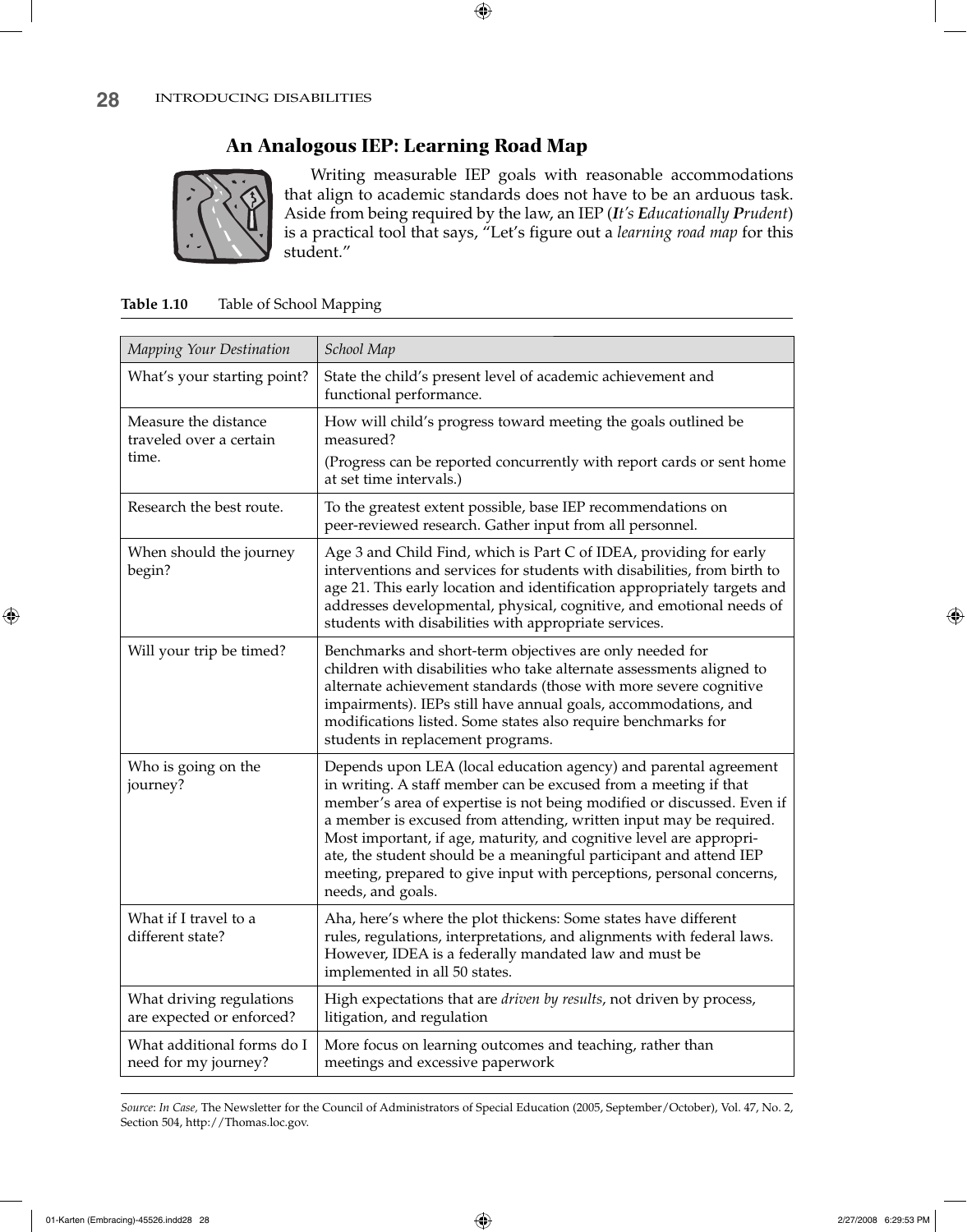# **Beyond the Foot in the Door and Into the Strategies**

Inclusion is not merely about students with intellectual, physical, or sensory differences physically attending the same "regular" classes as those students with higher cognitive abilities or those born with *perfect*  scores on the Apgar scale. Without the proper preparation, scaffolding, and mindsets, the *foot in the door* can become an embarrassing and frustrating experience for students with disabilities. Teachers, students, families, and peers must be sensitized in effective ways that mirror the real world, with learning kept at an optimum level in natural settings.



The following are some classroom issues that go *beyond the door:*

**Table 1.11** Table of "Beyond the Door" Situations

| Environmental     | • Set up classroom to offer maximum mobility and access for students with<br>physical and visual impairments.<br>• Seat students with attention issues and visual impairments away from<br>windows (e.g., glare and other distractions). Minimize chair noises by placing<br>cut-up tennis balls on the bottom of chair legs to eliminate extra sounds.<br>• Allow students to use headphones to listen to soothing music, work on<br>computer Web sites, or follow specific tailored directions.<br>• Circulate about the classroom, talking at the front, back, and sides of the room,<br>with necessary proximity to focus students' attentions. |
|-------------------|-----------------------------------------------------------------------------------------------------------------------------------------------------------------------------------------------------------------------------------------------------------------------------------------------------------------------------------------------------------------------------------------------------------------------------------------------------------------------------------------------------------------------------------------------------------------------------------------------------------------------------------------------------|
| Academic          | • Allow individual and differentiated objectives, grading, and/or assessments<br>that consider students' efforts, with realistic and constructive feedback.<br>• Pace lessons, with step-by-step explanations.<br>• Allow for appropriate amount of practice, application, and acceleration.<br>• Consistently and frequently, formally and informally, reevaluate and monitor<br>student progress to determine effectiveness of instructional interventions.                                                                                                                                                                                       |
| Social            | • Have other students in the class act as peer coaches.<br>• Encourage more student reflection and self-advocacy.<br>• Vary cooperative grouping and assignments that allow students to<br>demonstrate their strengths and interests.<br>• Give students opportunities to play with the academics, enjoying the facts!<br>• Establish an atmosphere that treats students as contributing, valued, and productive<br>members, e.g., give students realistic classroom responsibilities.                                                                                                                                                              |
| <b>Behavioral</b> | • Post student/teacher-created rules.<br>• Assure students that you dislike their behavior displayed, not them!<br>• Watch for signs of behavioral effects on other students.<br>• Notice and record the antecedents for inappropriate behavior.<br>• Catch students being good, and increase the praise.<br>• Talk to families for their input, and offer ideas on how to implement feasible<br>home behavioral charts to establish consistency with school strategies.                                                                                                                                                                            |
| Cultural          | • Honor students' cultures by including activities and literature from a variety of<br>cultures, global locations, ages, and genres.<br>• Provide supplemental materials in student's primary language to increase<br>background knowledge and familiarity with vocabulary words and concepts.<br>• Watch out for signs of cultural anomie (feelings of not belonging).<br>Include the student's level of proficiency.<br>Encourage students to share their differing thoughts and perceptions.                                                                                                                                                     |

*(Continued)*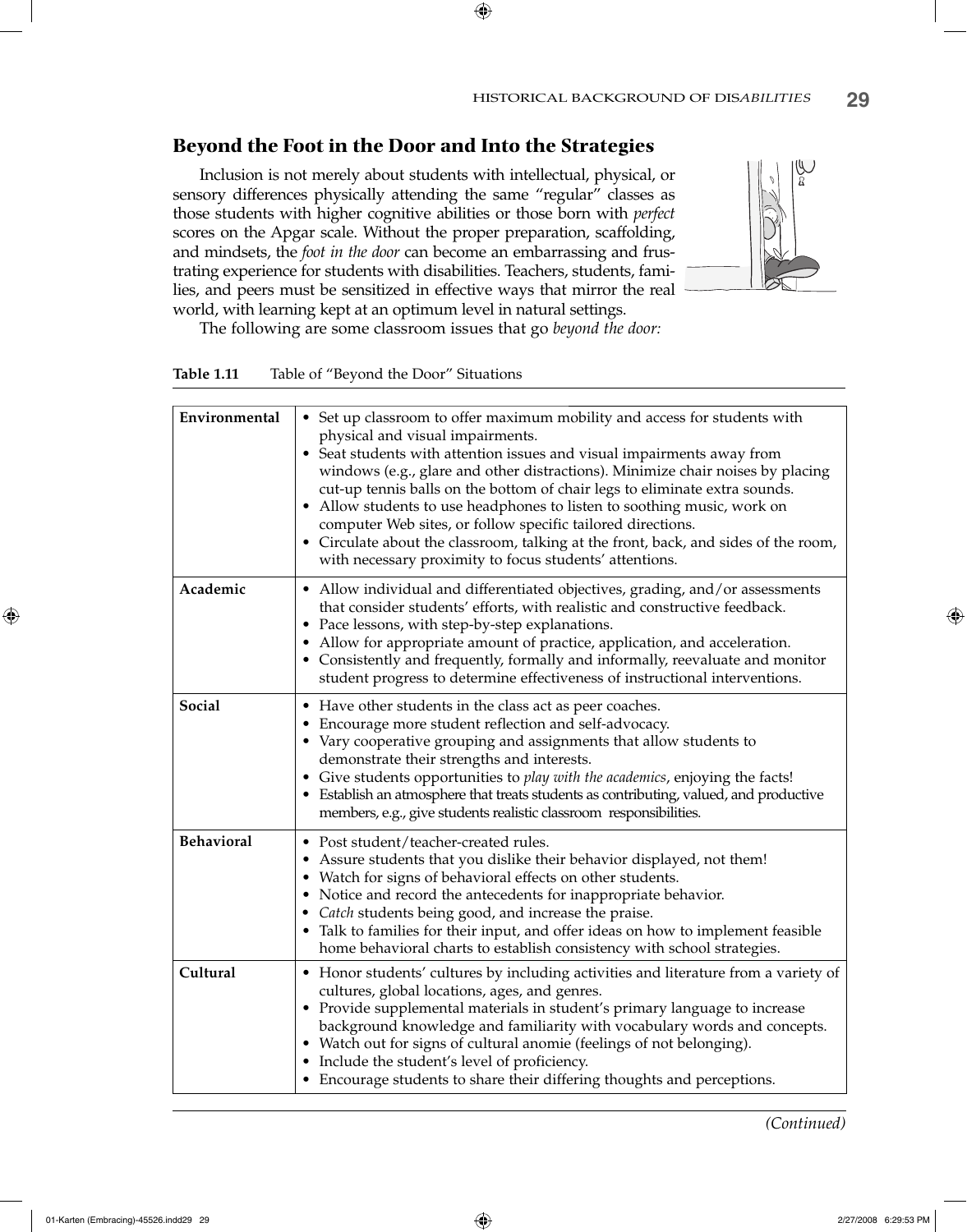#### **Table 1.11** (Continued)

|            | • Set up and model a classroom environment that says, Being different is okay!<br>• Use resources from educational organizations such as<br>www.teachingtolerance.org<br>www.adl.org                                                                                                                                                                                                                                                                                                                                                                                                                                                                                                                                                                                                                              |  |  |  |
|------------|-------------------------------------------------------------------------------------------------------------------------------------------------------------------------------------------------------------------------------------------------------------------------------------------------------------------------------------------------------------------------------------------------------------------------------------------------------------------------------------------------------------------------------------------------------------------------------------------------------------------------------------------------------------------------------------------------------------------------------------------------------------------------------------------------------------------|--|--|--|
| Perceptual | Ask students to paraphrase what they heard to check auditory processing.<br>• Be certain that worksheets are uncluttered and contain graphic<br>organizers that outline the main ideas, concepts, and connecting or<br>supporting details (see www.inspiration.com, www.kidspiration.com).<br>• Use fun art activities to improve visual discrimination, e.g., puzzles,<br>sketching, cut-up jigsaw-like curriculum photographs (Google-images,<br>www.pics4learning.com, www.puzzlemaker.com).<br>Incorporate more informal listening activities that test the students' focusing,<br>$\bullet$<br>e.g., stating the sequence, main idea, or relevant details of what they heard.<br>• Use highlighting tape (www.crystalspringsbooks.com) or colored<br>transparencies.                                         |  |  |  |
| Sensory    | • Face students who may be lip reading, but do not exaggerate words.<br>• Be aware of the social isolation students with hearing and visual issues face.<br>• Have appropriate manipulatives, e.g., talking calculators, magnification<br>pages, books on tape, more visuals, clutter-free worksheets, visual<br>dictionaries, or selections of thematic clip art, Braille library, or sign<br>language books, if needed.<br>• Address over- and undersensory stimulation, e.g., announcements, tactile<br>triggers, and gradually sensitize or introduce sounds to students.<br>• Increase disability awareness for peers.<br>• Be sensitive to individual needs, not the label!                                                                                                                                 |  |  |  |
| Physical   | • Have differing implements for students to manipulate, e.g., pencil grips;<br>larger sized crayons; turkey baster instead of eyedropper in science<br>experiments; larger-sized scissors for cutting, scissors with springs to<br>leave them in an open position; letter, number, and picture stencils;<br>computer access, e.g., different mouse, larger magnification screen,<br>word prediction programs, use of individualized macros.<br>Speak eye level to students in wheelchairs to avoid neck strain for them.<br>Lessen physical requirements and replace assignment with appropriate<br>content-related task, e.g., if students are playing volleyball, one student<br>who could not physically participate can check the heart rate by<br>measuring pulses, keep score, or monitor correct rotation. |  |  |  |

The following picture passage, *A Rebus of the Many Hats Teachers Wear,* delivers a message about disability attitudes through the combination of words and visuals. Very often, students do not comprehend what they are reading and can be confused by vocabulary words that may be too difficult to pronounce. Even if students can pronounce the words, the words may not be within their bank of prior knowledge or understood within the context of the sentence or passage. For example, while reading *The Wish Giver,* by Bill Brittain, some students had difficulty answering a written comprehension question on whether one of the characters, Adam, should have been content, now that the water was plentiful. They knew the gist of the story but were not sure what the words *content*  or *plentiful* meant. There are reading and software programs that circumvent this issue through picture-assisted literacy and content-related graphics to help struggling readers improve their fluency, decoding, comprehension, vocabulary,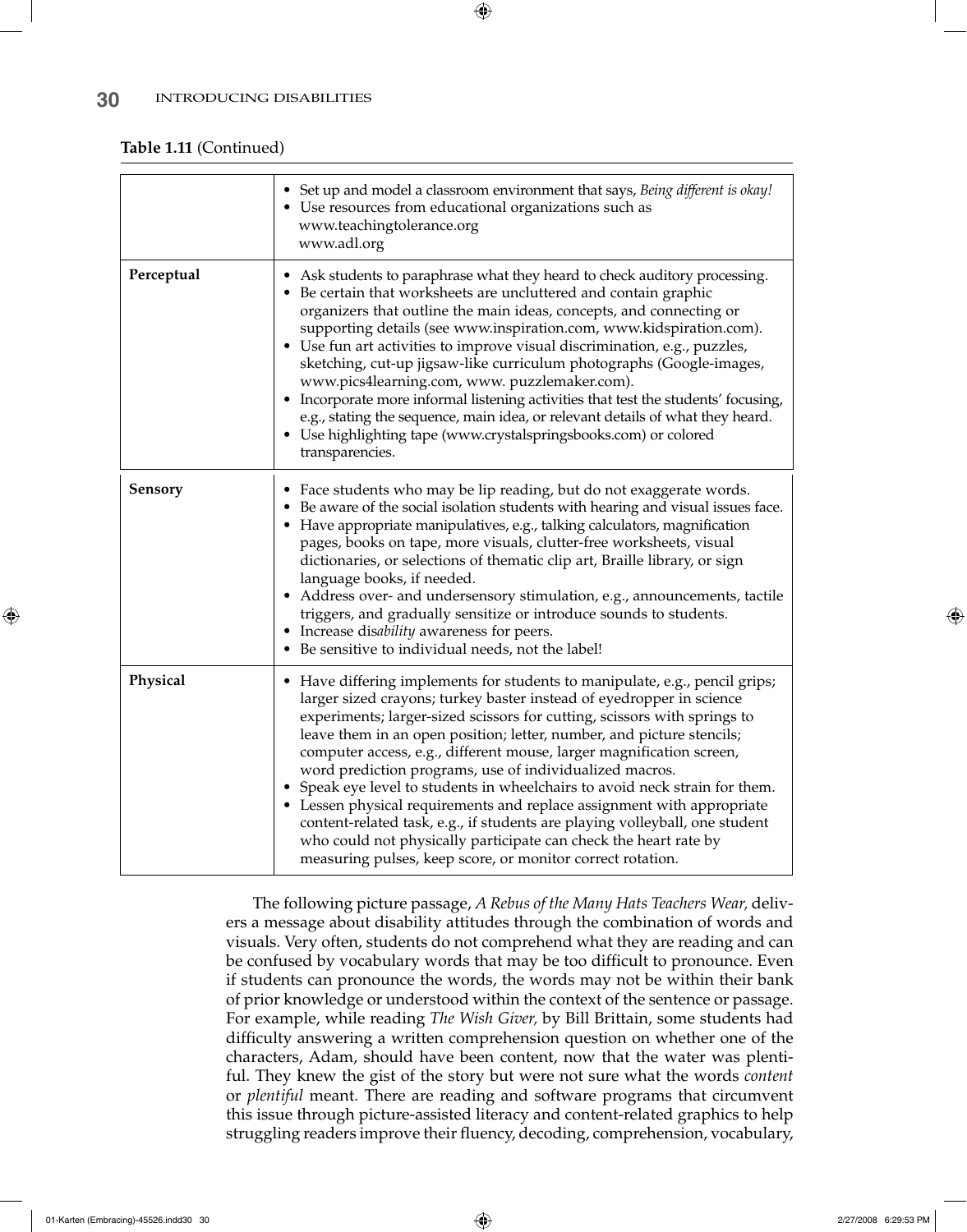and organizational skills. Stories and topics can range from Jackie Robinson to penguins to outlining concepts such as "the triumphs and tragedies of the Roman Empire." The following rebus story delineates the possibilities available for educators to honor the learner with more visual-spatial skills to improve his or her literacy levels. On-target strategies sometimes involve changing the appearance of the reading landscape!



Review and compare two items in Appendix B. Both are entitled*, Valuable and Applicable Things to Do in All Classrooms on a Daily Basis,* with 18 delineated points. One is written with pictures while the other has the words only. Which one's message is more strongly received or will be better remembered? The point is to honor learners who often appreciate accompanying visuals to reinforce abstract concepts. Teachers and students can construct their own *visual learning*